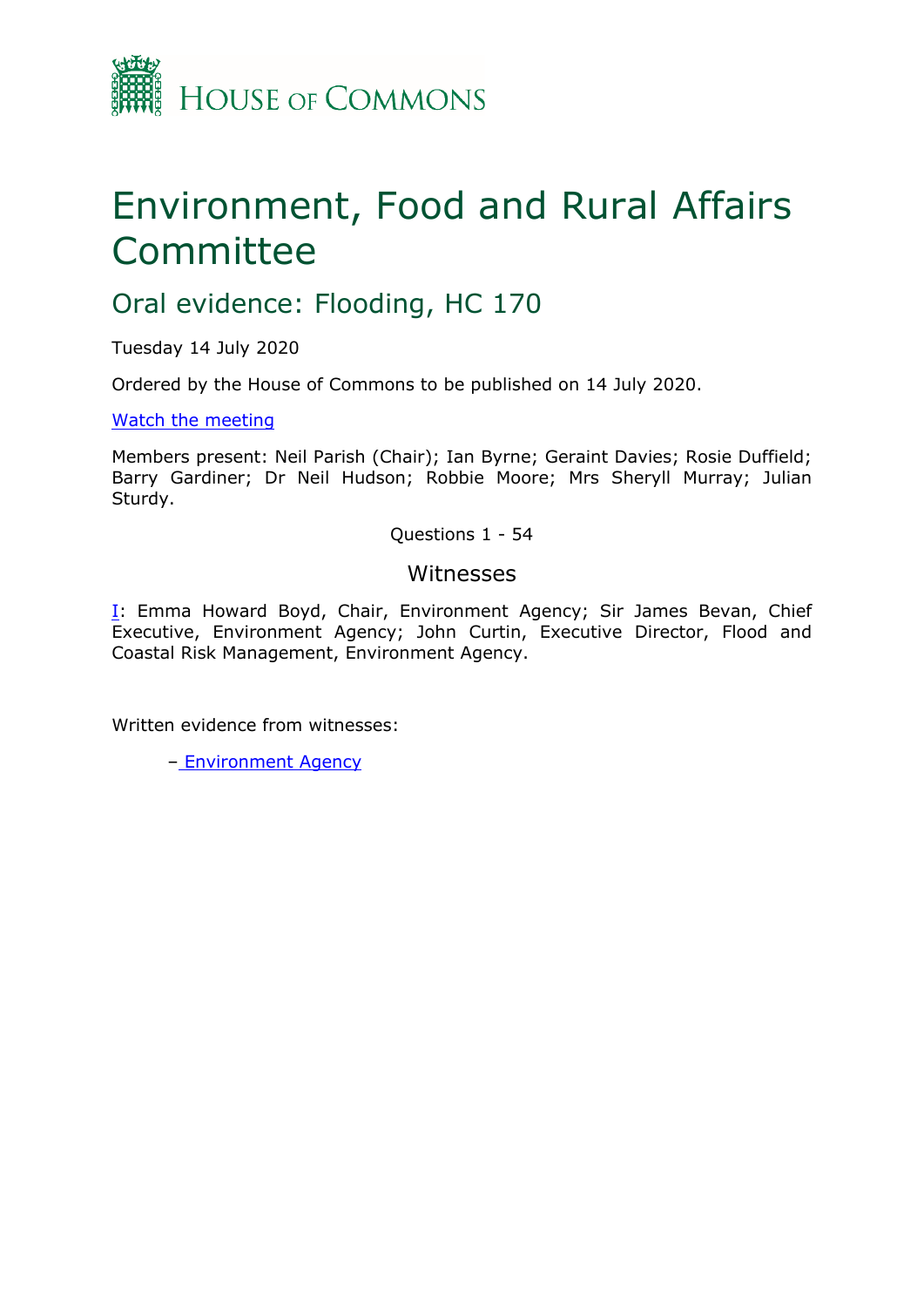

## <span id="page-1-0"></span>Examination of witnesses

Witnesses: Emma Howard Boyd, Sir James Bevan, and John Curtin.

Q1 **Chair:** I very much welcome everyone to our floods inquiry. It is good to get back to looking into floods again. We have done various floods inquiries, including a coastal flooding one last year that we had to stop due to the general election, so it is good to pick up where we left off. We are delighted to have all the senior people of the Environment Agency with us this afternoon. Of course, there is a new report out from the Environment Agency, which we are going to discuss. Emma, would you like to introduce yourself first, and then Sir James and John?

*Emma Howard Boyd:* I am Emma Howard Boyd. I am chair of the Environment Agency.

*Sir James Bevan:* It is good to be back. My name is James Bevan and I am the chief executive of the Environment Agency.

*John Curtin:* Good afternoon, all. I am John Curtin, the exec director of flood and coastal risk management at the Environment Agency.

Q2 **Chair:** Welcome to you all. I have explained to our Select Committee members here that today we are going to allow you up to 10 minutes between you to present this report that has just been published today. I do not know who wants to start off. Please choose who is going to start, and you have a maximum of 10 minutes. If you can do it in less, please do.

*Emma Howard Boyd:* Hopefully we will do it in much less than 10 minutes. Thank you for welcoming us here today. We very much welcome this inquiry and are very grateful for the opportunity to answer your questions today. The timing could not be better, for today the Government have set out their new policy direction on flooding. The Secretary of State has laid the Environment Agency's new national flood and coastal erosion risk management strategy before Parliament and I have a copy of it here.

I wanted to start by saying a few words about this hot-off-the-press news and why this inquiry is so important at this time. The coronavirus has had a profound effect on the way that everyone operates, but it has not stopped rain from falling or the sea from rising. This year, we had the wettest February on record, with more than twice the average amount of rainfall. That came on top of a record-breaking wet autumn in Yorkshire. Despite the vast quantities of water and higher river levels in many places than the summer floods of 2007, when 55,000 properties flooded, we estimate that our flood scheme has protected over 128,000 properties this winter. Less than 1% of properties at risk in England flooded.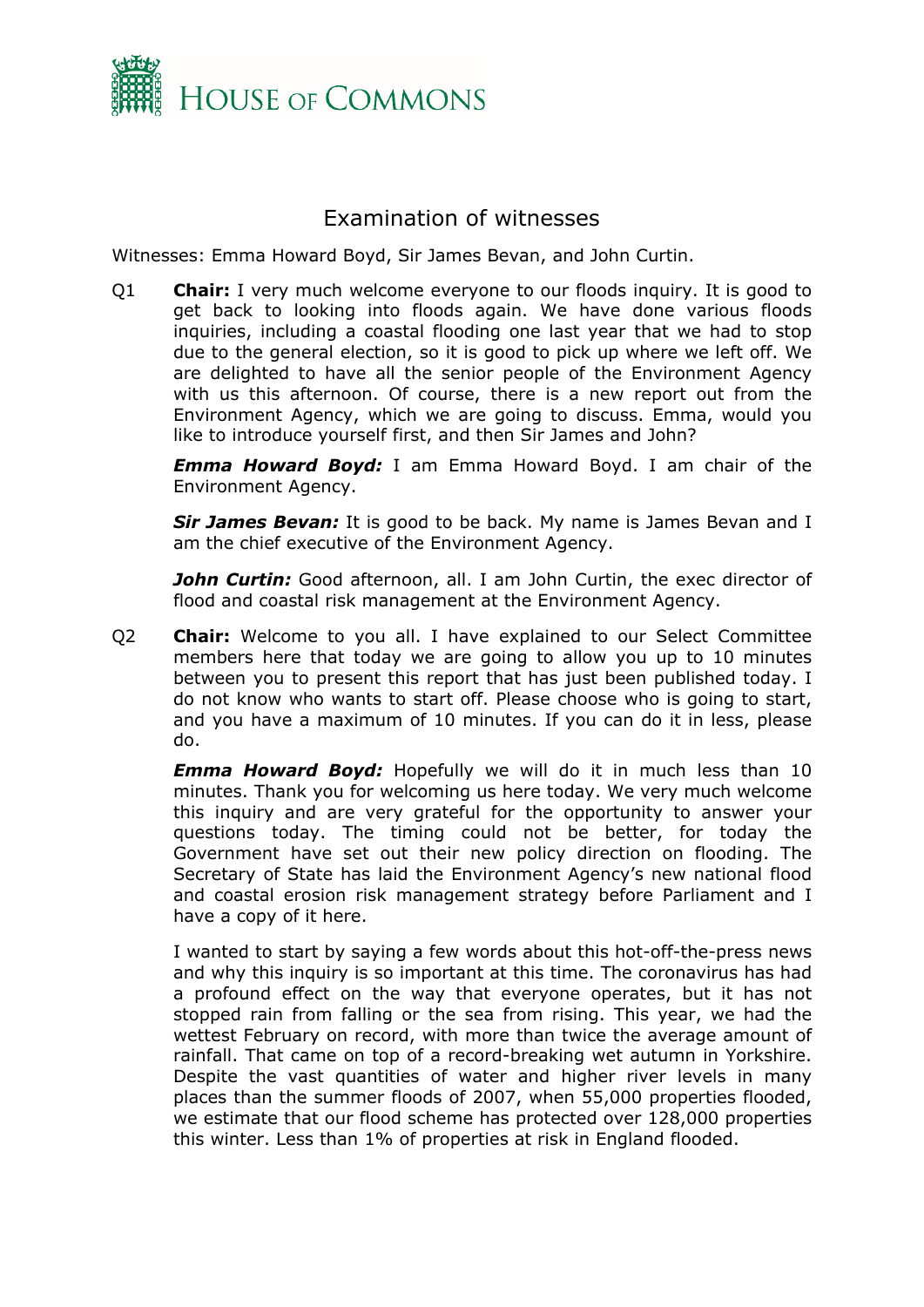

Of course, many places did flood and that is a horrible experience for those affected. That is why, during the lockdown, 90% of our flood risk management capital projects continued. We did not stop maintaining or operating any of our strategically important assets across the country and we continued our maintenance works where resources and safety were assured, prioritising assets that posed the most significant risk to communities. For every pound spent improving protection from flooding and coastal erosion, we avoid around £5 of property damages.

The Government's record £5.2 billion investment for the period 2021 to 2027, announced in the March Budget, and the immediate £170 million cash injection to accelerate flood scheme construction in England announced today are good news. These long-term commitments will better protect 336,000 properties, including homes, businesses and hospitals. To deliver this, and more, the Environment Agency has today launched its new flood strategy, which sets out how we, alongside risk management authorities, partners and communities, will build up the resilience of millions more homes and businesses. Our vision is a nation ready for and resilient to flooding and coastal change, today, tomorrow and to the year 2100.

The key word is "resilient". Until now, we have focused on trying to protect communities. That is still vital, but, as a nation, we need to stop chasing the last flood event and should instead be making sure we are ready for the next one and all the ones after that. We also need to manage the flow of water to both reduce flood risk and manage drought. By 2050, summer temperatures are set to be up to 7.4 degrees centigrade hotter. We anticipate 59% more rainfall. Once-a-century sea level events are expected to be annual events.

Resilience means warning, informing, and being prepared to get back to normal quickly after a flood, as well as creating traditional and natural flood protection schemes. Despite the risks posed by the climate emergency, communities do not want to be cut off from the river or the sea by a concrete wall. Access to green and blue space is essential for people's health and wellbeing, as well as their sense of place. Our strategy will create better and more resilient places for people and wildlife. As the Prime Minister says, it will help the country to build back better, greener and faster.

I would also like to commend to this Committee the fantastic Environmental Agency staff, who work day in, day out for the people and places we are here to serve, and all those who work in partnership alongside us up and down the country: local flood authorities, internal drainage boards, the emergency services, water companies, farmers, landowners, community volunteers, flood action groups and many more. Thank you very much.

Q3 **Chair:** Thank you very much for that, Emma. It starts off our evidence session this afternoon very well. You have talked a little bit about it, but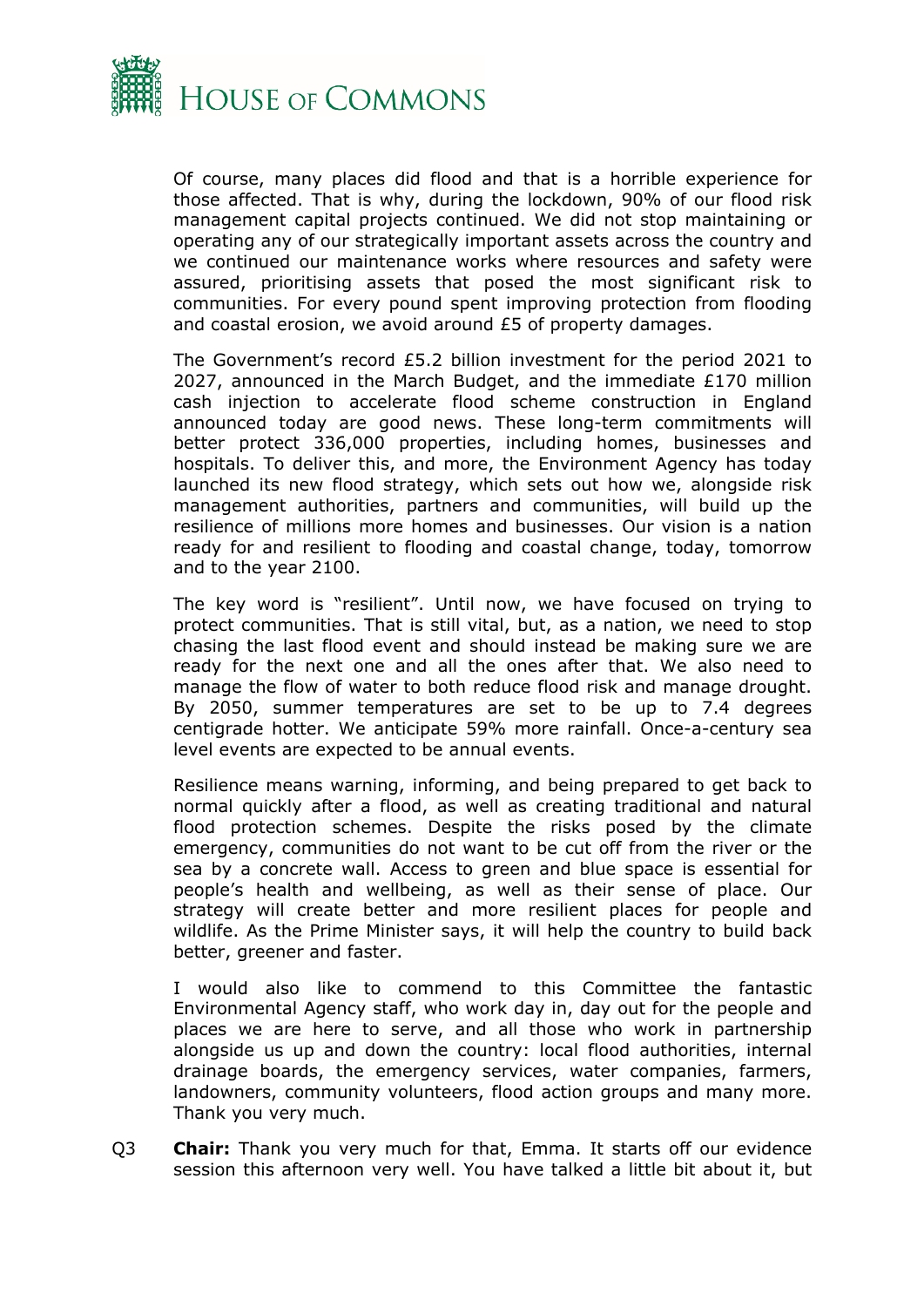

the first question is that, naturally, you, as the Environment Agency, play a very important role in the managing of flooding. I would echo your words to your staff. They do an excellent job. Of course, you also need to work with the lead flood authority, the district councils, the internal drainage board, the water and sewage companies and the highways authority. Between you, can you explain how you do that?

I think it is getting better, but there is no doubt that, when we did our previous inquiry a few years ago, people did not always co-ordinate together. Can you explain a little bit about how all the co-ordination works with all those different bodies to make sure, for instance, if the fire brigade has pumps, it can come in in time? Can internal drainage boards be doing more work that perhaps the Environment Agency does not need to do on the ground? How does all this work?

*Sir James Bevan:* First, what does the Environment Agency do? There are four things. We are the strategic flood authority for the country, so we set the direction for the whole country in terms of how we manage flood risk, which is what today's strategy is about. Secondly, we are an infrastructure provider, so we build and maintain flood defences. Thirdly, we are an emergency responder. When floods happen or threaten, we warn and inform, and we put our people on the ground to protect communities. Fourthly, we are a statutory adviser. In the planning role, which I am sure we will get on to, we advise planning authorities about planning decisions that could be affected by flood risk.

In terms of the key players we operate with, obviously Defra and the Government have overall responsibility for the policy. They have laid out the Government's policy in the policy statement that was issued today by George Eustice. We then have the lead local flood authorities, usually the upper-tier local authorities, which have a responsibility for local flood risk management and things like surface water management. We work very closely with them. We have internal drainage boards, which you also mentioned. They supervise drainage, do various flood risk works in partnership with us and regulate the smaller water courses. Then we have other actors like the highway authorities and the water and sewage companies, which also manage assets or have responsibility for various kinds of flooding within their remit.

How does it work? It works pretty well. The collaboration on the ground is very good. All those people and more helped to shape the new strategy, so they own it as much as the Environment Agency. I think that, if you asked them, they would say they own the strategy, too. Can it be better? Yes, it can always be better. We are constantly trying to find ways in which we can work even more closely together.

Q4 **Chair:** I understand how you work together, but, for instance, should the fire brigade be part of the statutory authorities dealing with flooding? They can provide pumps that you cannot provide. I know when we did our previous inquiry, back in 2016, there were times when the fire brigade felt they were not being used to best effect and were perhaps not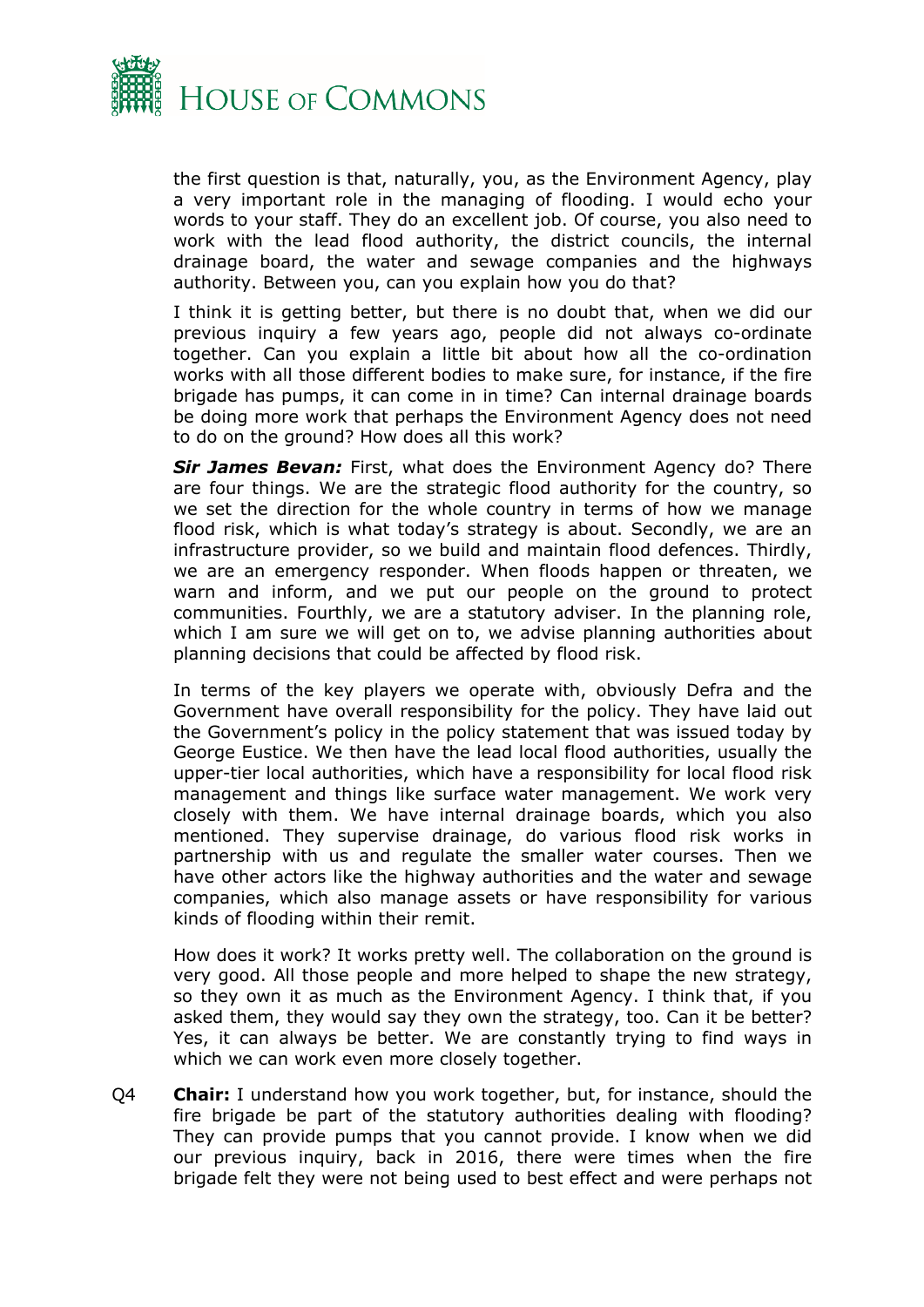

being managed in the right way. What can we do more to bring people in? When you get a flood, you need literally everybody to the pumps.

*Sir James Bevan:* Sure, you are right. There is a process for that, which works quite well. The local resilience forums—there are 38 of them in England—have responsibility for planning for and managing civil contingencies like flooding. In wartime, as it were, they are usually chaired by the local police chief. They have all the members of the emergency services, including the fire and rescue services, around the table. The Environment Agency will be there. The local authorities will be there. Other key players, like the NHS, will normally be there.

In my experience, and it is five years now that I have seen these LRFs operating, the collaboration is pretty good. On your point about pumps, you will literally have Environment Agency and fire and rescue people sitting round a table, saying, "What kind of pumps do you have? What are we going to use where?" and swapping over to collaborate effectively on the ground. That is pretty good.

Q5 **Chair:** The more closely we can work together as bodies, the better. On the water companies and how much they can hold water back in time of flood, are we incorporating the water companies enough in flood management?

*Emma Howard Boyd:* This is another area where a lot of work has taken place between us, the water companies and Ofwat in the run-up to and in preparation for PR19, the five-year settlement. We have set up a group called RAPID—it was set up by Ofwat, but involving all the regulators—to look at the need for infrastructure throughout this period. That is not just for protecting communities from flooding, but also to look at this incredibly important question of too little water, so water resource management as well. This is one area where we, as the Environment Agency, with our partners, our departmental colleagues and others in the Defra regulatory framework, put a great deal of emphasis into collaborative working, to make sure the signals we are collectively sending are absolutely right to deal with the increasing climate change we are facing.

That is one thing that comes across, hopefully very loudly and clearly, in the strategy we have published today. I appreciate it was literally hours ago, so you will not have had time to go through it in detail. Although it has our name at the front of it, we have worked very closely over the last couple of years with over 90 different organisations. I would like to think this is very much a joint strategy. Although it sets out our strategy out to 2100, throughout it we have also put down very clear markers for what we need to deliver, with others, over the next shorter periods of time.

*Sir James Bevan:* There are also some very good examples of practical collaboration between us and the water companies to manage flood risk. Northumbrian Water is an example. We work with them. We have an arrangement with them whereby they will draw down the level of water in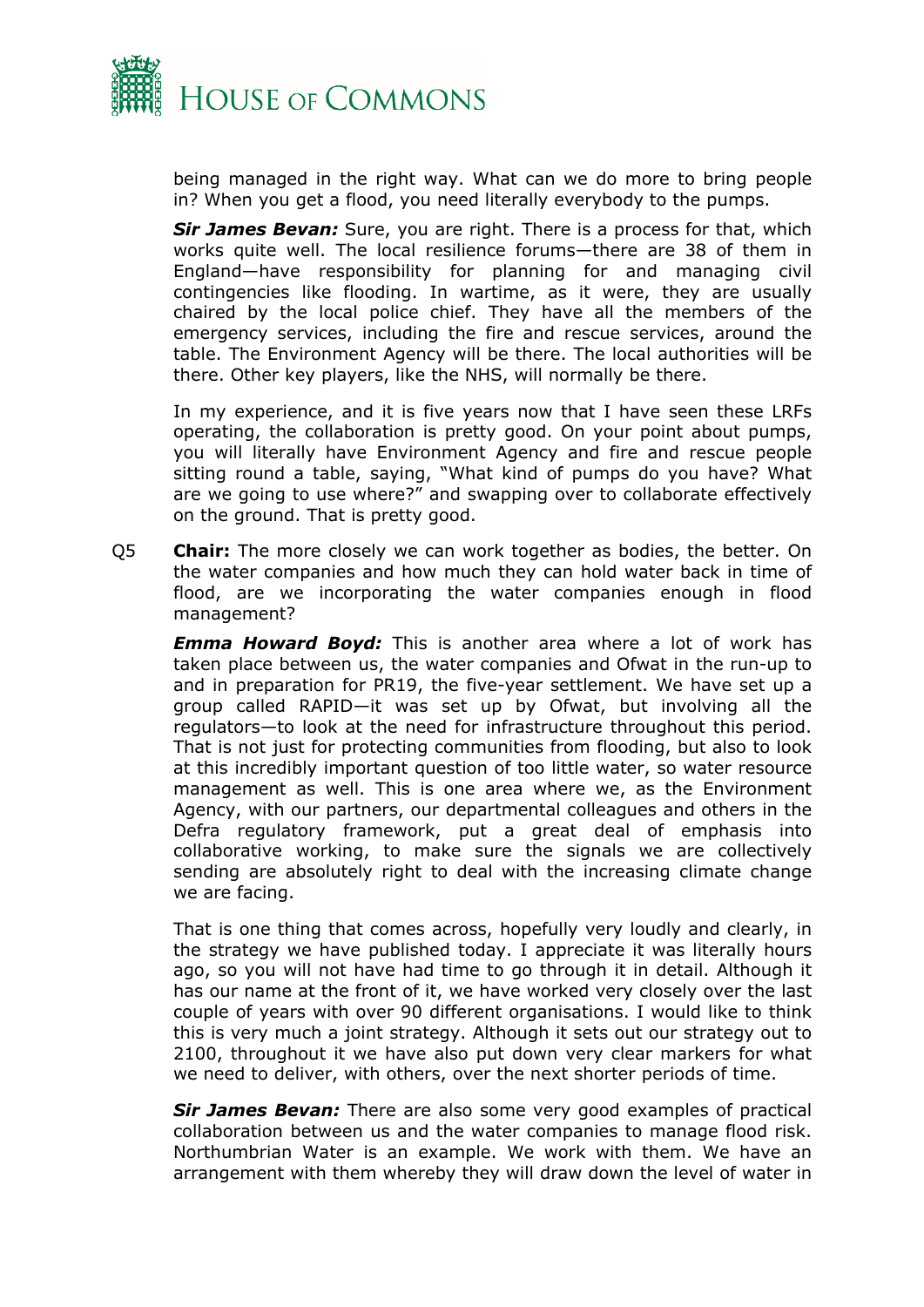

Kielder Water, which is obviously their biggest asset, in order to accommodate more water in wintertime, so that water will stay in the reservoir, rather than go down into the rivers and into the towns. We are talking to other water companies about whether we can replicate that arrangement elsewhere.

Q6 **Chair:** When we are talking about catchment management, they are holding water back in the winter on Exmoor and releasing it in the summer. You are helping with flood in the winter and then have a water supply in the summer without building another reservoir. Naturally, it is not a direct job of the Environment Agency, but, when we are dealing with flood management areas and catchment areas, we could perhaps do more of that. I suppose it is not your job to advise the water companies to do it. I want to know who is actually driving that.

*Sir James Bevan:* We work very closely with the water companies. We work with them to manage both drought and flood risk, as the chair and I have just been saying. We also work with a whole bunch of other colleagues across individual catchments to manage those catchments in ways that manage flood risk, drought risk and the environmental issues you find in catchments. The Environment Agency has 65 of what we call catchment co-ordinators for every one of the major catchments in the country. Those people are in charge of pulling together coalitions of stakeholders from those catchments, including the water companies, to make sure we manage the catchment sustainably for the benefit of everybody.

*Emma Howard Boyd:* Another role they play is in incident management. All those individual partners that I listed at the end of my opening comments play a huge role when we are actually in incident. Water company colleagues are out on the ground with our teams, providing a vital service. That is a theme we want to stress throughout our time with you this afternoon. As we are at the start of a decade working on our climate delivery, it is in everybody's interest to collaborate at pace around these issues. We are seeing that very strongly through the partners we are working with.

Q7 **Chair:** There is one final question from me on this to John, and that is on internal drainage boards. Are they being used enough in the maintenance of rivers, even where they exist in coastal areas and perhaps even sometimes in maintaining flood defences? Are there ways that we can actually put more of the funding down to internal drainage boards? They are very often closely connected to those who manage and farm the land.

*John Curtin:* I think we had this conversation last time we had one of the Committee hearings.

**Chair:** Yes, it is one of my old chestnuts.

*John Curtin:* No, it is fine. Things have moved on. One of the things we looked at is piloting de-maining. It is a bit techy, but the Environment Agency is responsible for what are called main river and ordinary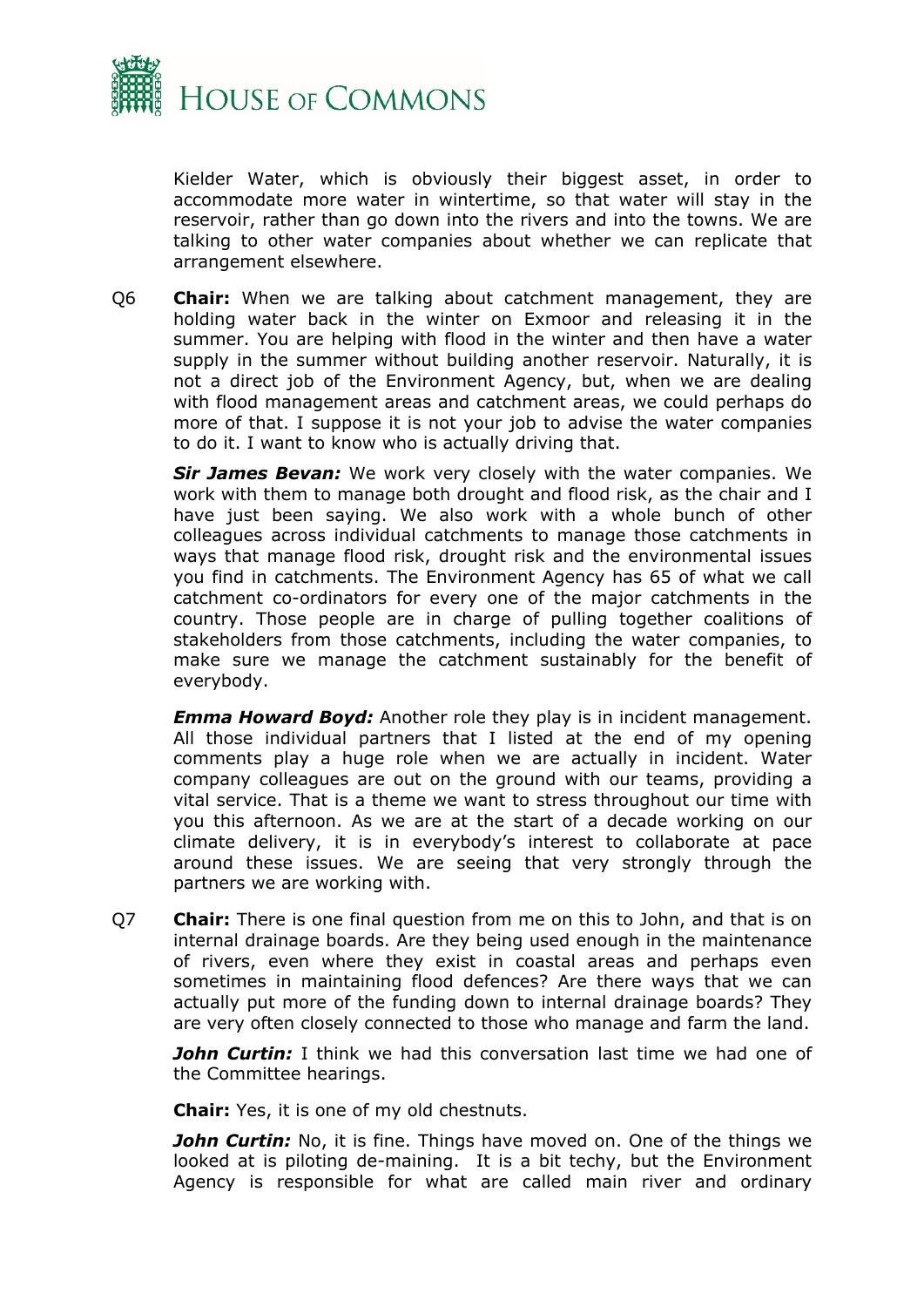

watercourses, including local authorities and internal drainage boards. Since we last met, we have de-mained to IDBs or local authorities about 63 kilometres of river. That is now their responsibility. The key is that they have funding to do it, though. There is an area of modernising the legislation around IDBs so that we can more easily expand their areas. I know Government are aware of this. We have moved 63 kilometres of river that we were responsible for to them. That is quite an arduous job. That is a modernisation that can happen in that area.

The other bit that works really well is public sector agreements. If you have a local drainage board or a local authority, and, vice versa, we, the Environment Agency, have a depot near some of their work, we can have one of these public sector agreements where we agree to do each other's work. That maximises the use of what we do.

As James and Emma have said, in an incident they are right alongside us. Even this winter, when I went to Snaith, you had an IDB pump, an EA pump and a fire and rescue pump side by side, all co-ordinated together. We can do more, but that is probably linked to making it easier to demain and looking at the way that local authorities can draw more funding locally.

Q8 **Chair:** You are right about the de-main idea. Once it is a main river, it is your responsibility. If you de-main it, of course the IDBs can kick in. Very often, they can spend money locally and perhaps do things in a slightly more cost-effective way as well. Every time I ask the IDBs, they always say they are not being given enough work and you tell me quite clearly that you are giving it all away. I think it is somewhere in the middle, really. I would urge you to carry on, because I think on the ground the IDBs could do more work than they do already. You are going in the right direction. I would like you to go a bit faster. That is the argument.

#### *John Curtin:* Yes.

*Emma Howard Boyd:* There is regular engagement with the IDBs, particularly through the ADA. I am meeting regularly with their chair. The execs are meeting too. We are all keen to make it as efficient and effective as we can within the constraints that exist at a local level. Not every IDB wants to take on this opportunity either.

**Chair:** No, you are right. The IDBs have slightly different sizes and capabilities. I understand that. That is enough from me for the time being.

Q9 **Mrs Murray:** Can I turn to the new flood risk management strategy? What were the main messages that you received from your consultation?

*Emma Howard Boyd:* I have already expressed some of this, particularly the amount of effort that has gone in throughout the entire process. We launched the consultation last May and have had a lot of engagement with relevant partners.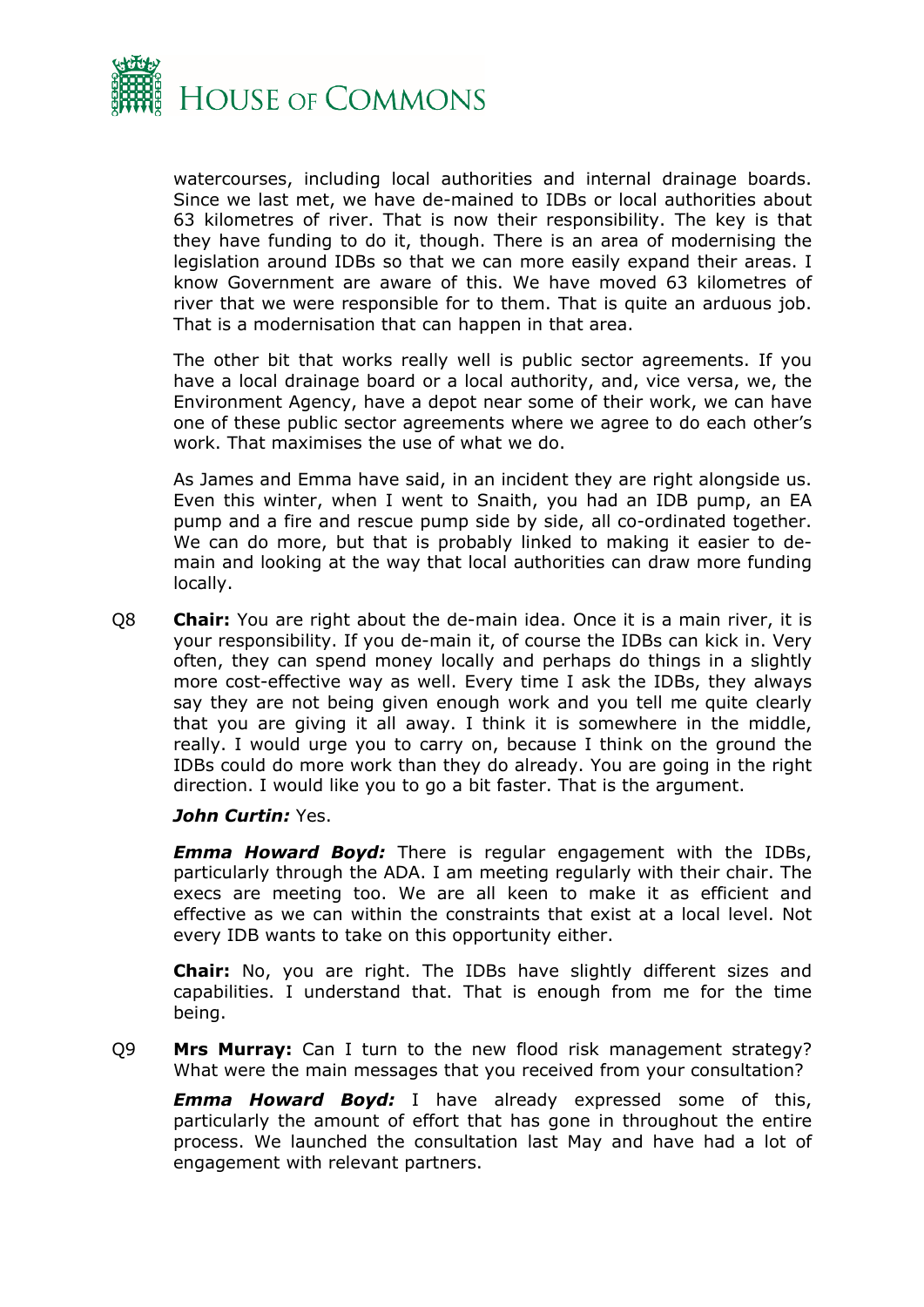

#### Q10 **Mrs Murray:** What were the messages?

*Emma Howard Boyd:* The messages were partly addressed by what your Chair talked about earlier: this clear need to set out responsibilities. There was a really strong focus on resilience and that change in emphasis from protecting to building up resilience at a local level and using every single tool in the box to make sure that happens. That can be from the warning and informing right through to some of the schemes that we build.

Q11 **Mrs Murray:** Where did these messages come from? Were they from everybody, or did you have different messages from different people you consulted with?

*Emma Howard Boyd:* There were a range of views. John, you are more involved in the detail of who said what to whom.

**Mrs Murray:** That would be useful. Thank you very much, John.

**John Curtin:** There was generally a consensus across a wide variety of people. We actually developed the strategy with about 19 different organisations anyway for the draft. There was a general consensus that we need to move away from this thought that it is always going to be protection—adding more and more to higher walls—to other things. Those include—you have heard a lot about this today if you have seen the announcement—land use changes becoming as important as some of the engineering. There was real consensus around that.

One area people wanted to strengthen was the role of farmland. We worked with the National Farmers' Union and ADA on this. That of course will be linked to the new payments for farmers, which we can talk about later. People wanted us to strengthen that and the voice of community. We have worked on this strategy with the National Flood Forum, which is a great organisation that represents those who have been flooded in a flooded community group.

Actually, there was a remarkable amount of consensus, not least because of the pace of climate change that people are seeing and the threats too. If you think about the strategy, one of the main things it is doing is not only lifting our horizon geographically—the scale of a catchment or coastal zone—but also our timeframe. Rather than it being a five-year horizon for investment, we are starting to look at what our plans will be 50 years hence. We are starting to realise that the infrastructure we build in this country now—anywhere from road, rail to brand-new buildings will exist in a completely different climate. We should be designing that infrastructure in that new climate rather than retrofitting flood schemes on to previous planning decisions.

Q12 **Mrs Murray:** What sort of period in time do you look at? Is it a one-in-100-year or one-in-500-year incident? Have you changed your thoughts on this as we have seen more flooding?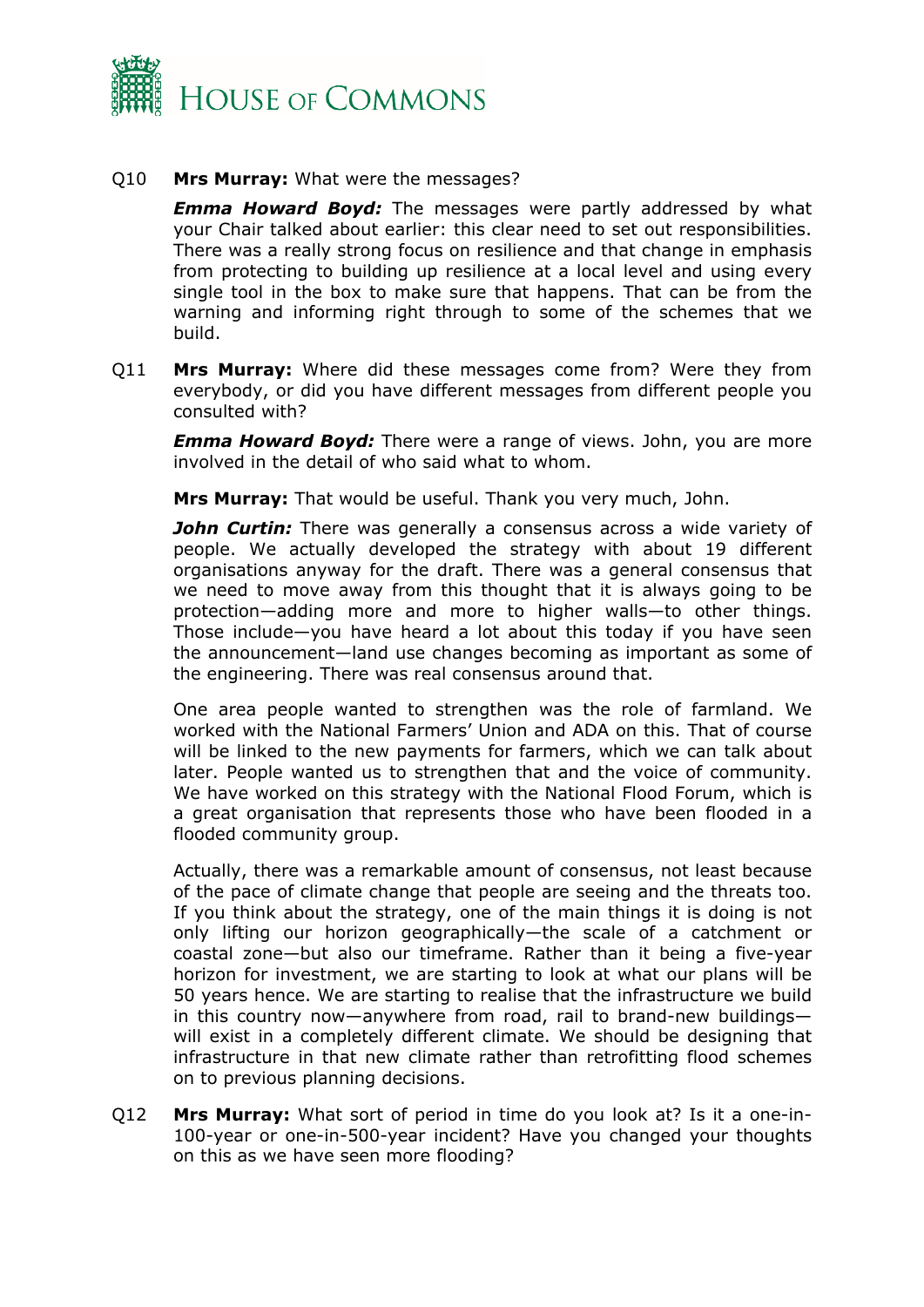

*John Curtin:* We are trying to move away from that language, and I am sure the Chair will mention this as well. The return period language tends to confuse people. If they have had what someone says is a one-in-100 year flood, they kind of think they are then immune for another 99 years. That is not the case.

We have talked to people about what their actual risk is. We ran a project with communities about how to get across the language of flood risk, whether you use probabilities, return periods or even betting odds. Rather interestingly, the community said, "Anything with probability just confuses in a way. Just tell me: am I at risk? If so, what are you going to do and what do I need to do?" That is the basis of the strategy now, about their role alongside our role. We will probably talk a little more about what resilience means, coming forward alongside protection. It is their role alongside ours.

I can give you a great example on this, if you want, with the recent flooding in the Calder Valley. There were loads of great schemes being developed in the Calder Valley. It has been hit hard by quite a few floods. There is a hairdresser's in Mytholmroyd called Headquarters—they usually have these sorts of names, do they not?—that is run by a lady called Sue. Her hairdresser's is right next to the river in Mytholmroyd. She was badly flooded in 2016, and it took nine months to get her business back on its feet.

This is absolutely essential to what we are saying today. When she was flooded in 2016, instead of just putting it back as it was, she invested money to tank the walls, pave the floor and lift the electrics. Her kit can be bagged up really quickly when she gets one of our flood warnings. She was unfortunately flooded during Storm Dennis again this year but, instead of nine months, she was up and running in a week.

Q13 **Mrs Murray:** One of my colleagues is going to ask you more about that flood situation, so maybe we could move on to the other part of what I would like to know. How have you taken these messages on board? You have mentioned that you are moving away from the probability messaging. Are there any other ways in which you have taken these messages on board?

*John Curtin:* Yes. The main one I have said is probably about the time horizon we start to work with. Some of the language can get in the way here, but, if I can unpack it, there are adapted pathways. In essence, rather than building a scheme and then people thinking they are now immune for 20 or 40 years, it is making sure folk understand that we are going to have a long-term plan. We keep returning to that with them to make sure of our predictions for climate change. Has it accelerated or not quite materialised? Have our interventions been right?

Communities know what those checkpoints are, know those decision points and know the long-term plan. They know that we are in this together for the long term, rather than perhaps seeing the Environment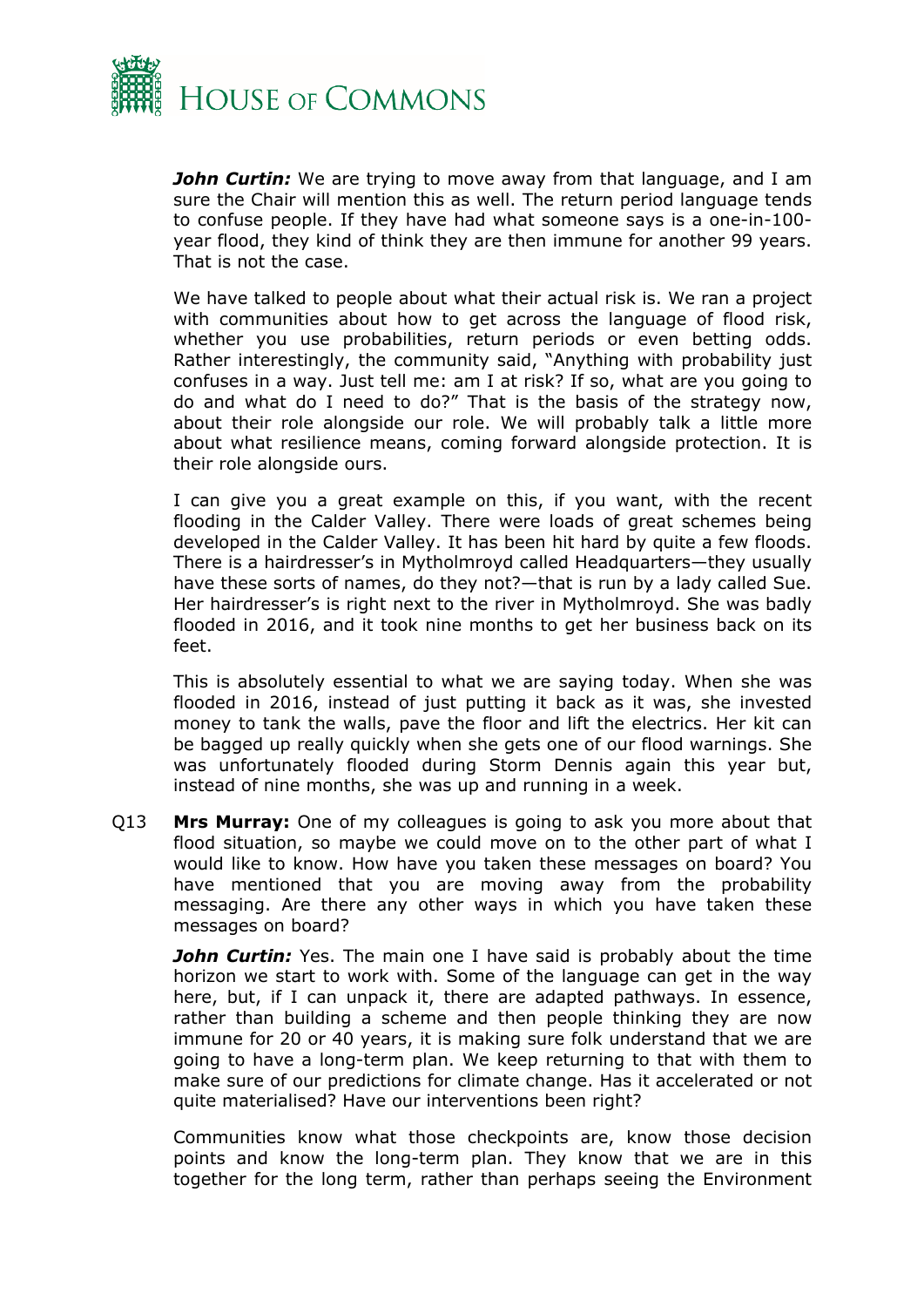

Agency, the IDBs or the local authority turn up, do a thing and then walk off. We trialled this approach on the Thames estuary, because there is a really big decision on the horizon on the Thames estuary. At some point this century we will have to build a new Thames Barrier. You want to make sure you know the most effective time to make that investment. It is transposing that approach; this one looks at what the long-term plan is and how it adjusts between tree planting and engineering. That is not least because a lot of the natural interventions we are talking about are not going to materialise overnight, but people know that we have that longer-term vision and plan. That is probably one of the biggest ones that we have shifted.

*Emma Howard Boyd:* I would like to add another point. It links to the funding announced back in March and our previous five or six-year funding settlement. That is something that we are really pleased we have taken along with the launch of this new strategy. It is this long-term settlement for investment in our work. That leads to other efficiencies, being able to plan across different financial years, and has really helped with the understanding of the concept of "build back better". That is something we have been talking about in the flood community for a number of years, but it has really gained prominence over recent weeks and months. It is incredibly important in our work, whether it is the big schemes or, indeed, the things we can do on houses and property-level resilience.

Q14 **Mrs Murray:** That is very reassuring. Sir James, is there anything you want to add on either the messages you received from your consultation or how you have taken them on board with your new strategy?

*Sir James Bevan:* There are maybe two things. One other message that we heard very clearly, which is now embedded in the strategy, is that flood defence also has to be about economic growth, jobs and livelihoods. A big chunk of the strategy is about how we ensure that all infrastructure investment is resilient to do with flooding. If it is not, that will very much damage growth. It is also about how we can ensure future spending on flood coastal defence directly contributes to creating jobs and sustainable growth in local places. You see an example of that today in the £170 million additional that the Government have announced—targeted at over 20 places and deliberately designed for shovel-ready projects to kickstart growth after coronavirus. Growth is one thing I would add.

Finally, we have heard a lot of people say words to the effect that—and John Curtin captured this—our thinking needs to change more quickly than the climate. This is an attempt to really get ahead of the curve of the climate emergency before it gets ahead of us.

Q15 **Mrs Murray:** You mentioned shovel-ready projects and the investment going into some that are shovel ready. How do you make sure other projects become shovel ready? Is there a funding stream to enable these to be built on and designed so they become the future shovel-ready projects?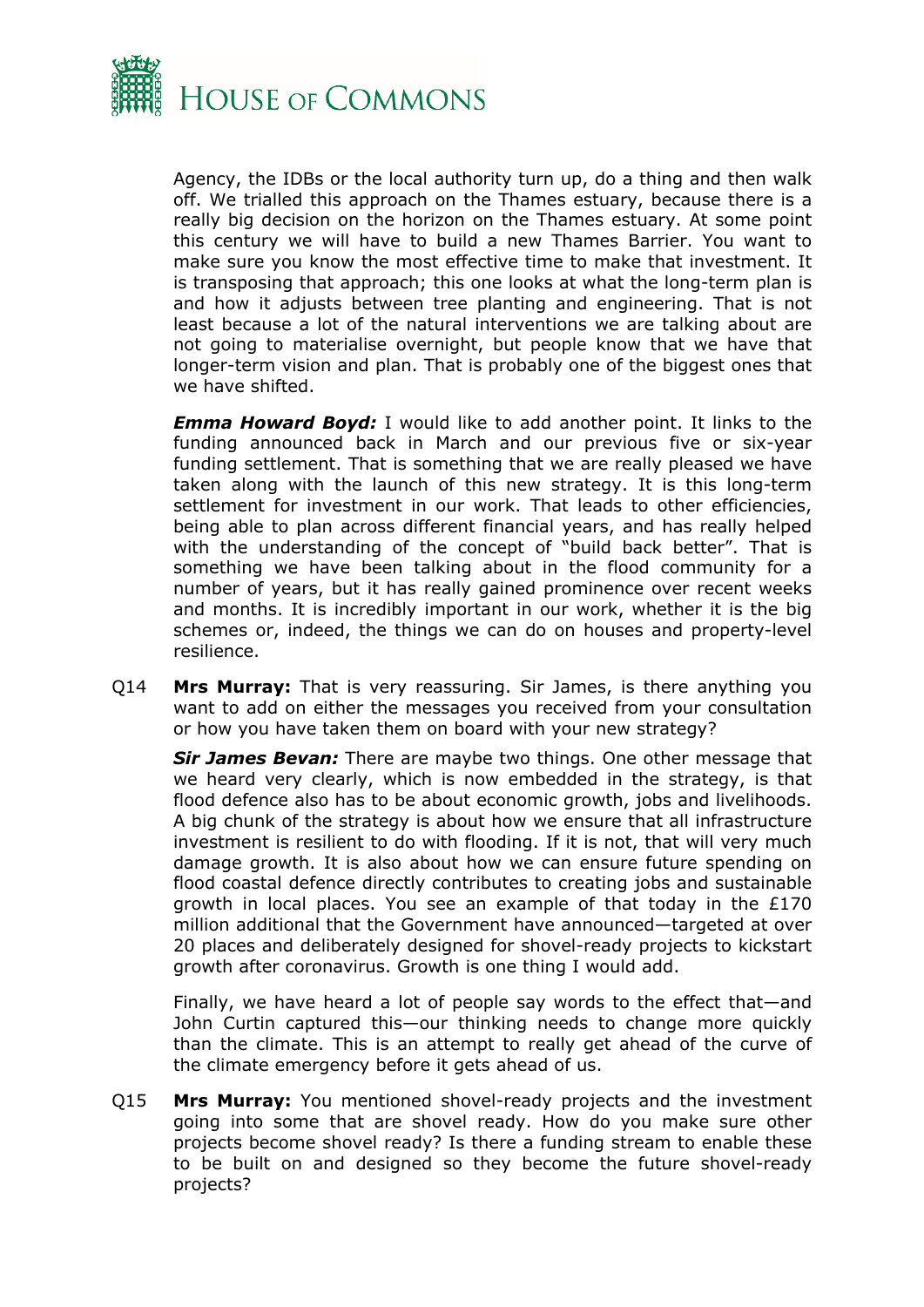

*John Curtin:* When we had the settlement for the next six-year programme starting in March next year—the £5.2 billion you will have seen—the Treasury also gave us £100 million for this year we are currently in, where we are developing a pipeline of projects that will be ready to go, so it is not a cold start in April 2021. It is an overlapping programme anyway. We are currently in year 5 of the current six-year programme, and we have already protected about 244,000 homes so far. We have extra money this year to get us ready for next year. Even with the challenges of coronavirus, we can do a lot of that work with partners, local authorities and communities. We have done drop-in centres with communities remotely. Yes, there is a pipeline of projects, all fully funded by Government.

**Chair:** That leads neatly into Barry's question on resilience.

Q16 **Barry Gardiner:** Good afternoon to our witnesses. I would like to explore the concept of resilience with you. Let me start with the Environment Agency itself. You have talked about the £5.2 billion in this settlement, which is very welcome. Perhaps you can tell us how many staff the agency shed in the last decade, how this £5.2 billion will be used to address flooding need over the next six years, and what it will mean for your capacity as an agency and your staff. Will you be able to increase your staff in accordance with that doubling of the funds coming in?

**Sir James Bevan:** On the first part, it is slightly complicated to give you a number for the overall staffing of the agency over the last few years because we have taken bits away from it. We separated out a part of the agency and that became Natural Resources Wales. We separated out about 1,000 of our corporate services staff and those are now part of Defra group corporate services, delivering services to us.

Actually, if you look back at the last five to 10 years, the effective genuine comparative workforce size of the Environment Agency has remained pretty much constant at just about 10,000 staff overall, of whom 3,700 or so will be directly responsible for flood defence work. Everybody is responsible for flood defence in an incident. We have over 6,000 of our staff who are trained and ready to deploy when we have an incident. The overall workforce has remained roughly constant.

Maybe John would like to talk about how we are preparing to adjust how we operate in order to spend that very welcome £5.2 billion.

*John Curtin:* One thing to point out about preparing for the £5.2 billion is that a vast amount of our capital programme is through the private sector, through framework agreements we have. We are using the supply chain. We had a new arrangement that we created with the supply chain around regional hubs, so that most of our folk are local. Most of the Environment Agency staff are out in the areas. I am sure you will know them well from your contacts.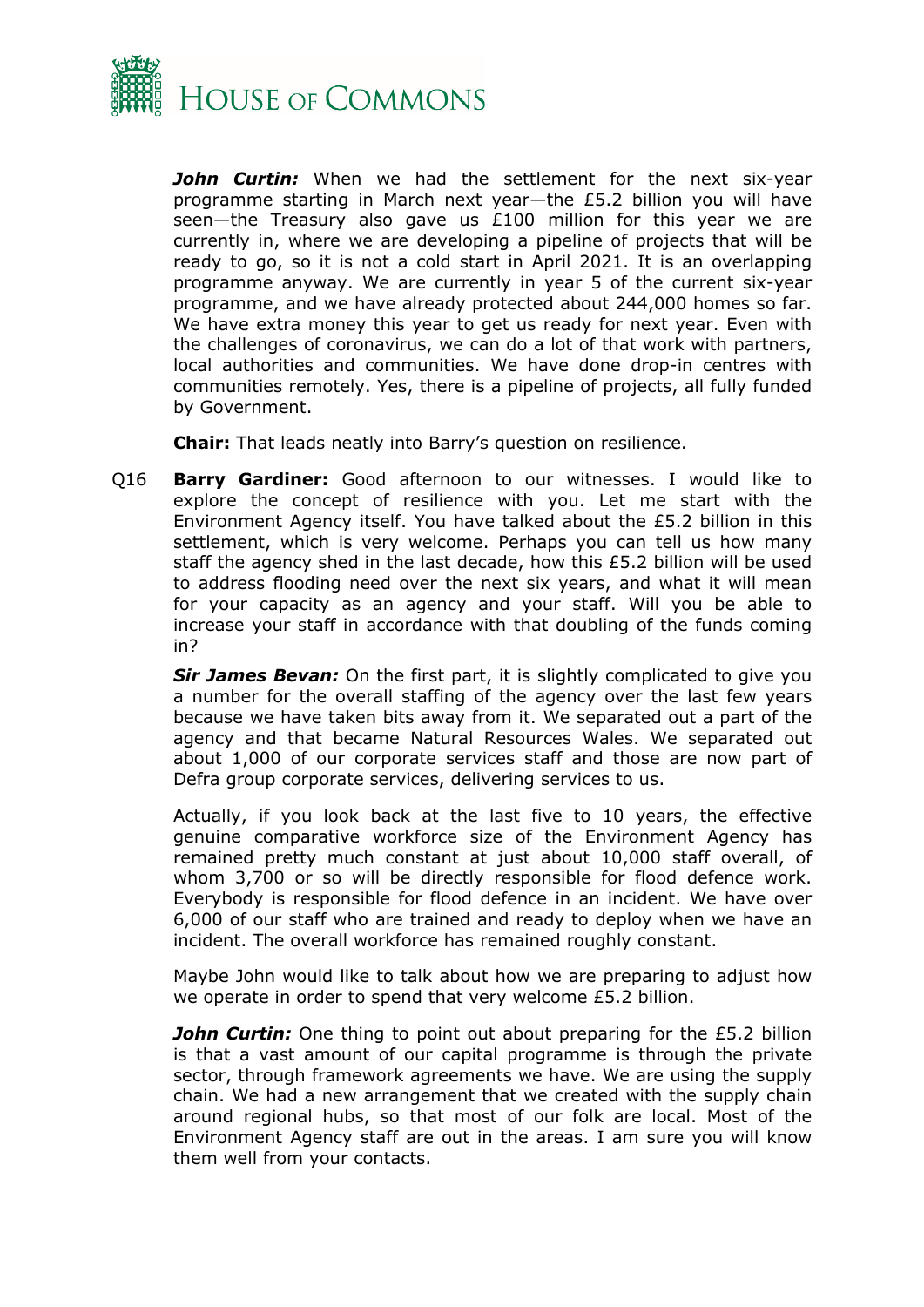

These supply arrangements with the private sector are the ones that are going to be mainly gearing up for the programme. The private sector supply chain can ebb and flow more than our staff. They are losing quite a lot of private sector construction business at the moment, so they are eagerly looking to help us. We of course have to lead these projects. We have to nurture the partnerships and talk to the communities. Trying to get one view of communities can be quite challenging. There will be a modest investment in Environment Agency staff, but, at the moment, a lot of that money is for the supply chain and the private sector.

Q17 **Barry Gardiner:** Indeed, but in order to plan, and to make sure you are doing exactly what Sheryll was talking about—getting those shovel-ready projects shovel ready—you are going to need people centrally. Give us a feel for what that would mean for your complement of staff at the EA.

*John Curtin:* We are probably looking at about 350 extra people to do this work, but many of those we might buy in from the supply chain. I should also stress that this is not just an EA thing. Lead local flood authorities and internal drainage boards are key people for supplying some of these projects. We also have a role as part of our leadership of flood to try to nurture skills. We have our own foundation programme for young graduates.

Q18 **Barry Gardiner:** We are limited on time and I know the Chair will want me to press on, but thank you for that. That was helpful. I note that the strategy has three core ambitions. In the first, you talk about climateresilient places. You have talked about that as being the "ability for a community in a place to cope with, and recover from, all sources of flooding or coastal change". That is a direct quote. If we take a specific example such as the Thames Valley flooding in 2014, is the resilience simply about the number of lock and weir keepers available to regulate the waterflow during the flooding emergency, or does it capture such things as the poor digital access that made communication between those officers at the time so very difficult that problems were encountered?

*John Curtin:* You are right. The whole concept of this resilience rather than just protection is to look at all facets in place. Traditionally, engineering has been the key way forward for managing flood risk. Let us be really clear here: engineering will be absolutely fundamental for the future flood risk as well. There tended to be a hierarchy: "I will have an engineered solution for a community. If I cannot do that, maybe we will put property-level resilience in. If I cannot do that, we might end up with some natural flood management".

This concept is about all those things coming together in place like a mosaic—all the pieces coming together to build up resilience. That will include the staff available to do the job and communicating. We have done some brilliant work on digital with communities going forward. This whole concept is that, yes, engineering will be at the heart of it. In the Thames Valley itself, we have a major project being worked on at the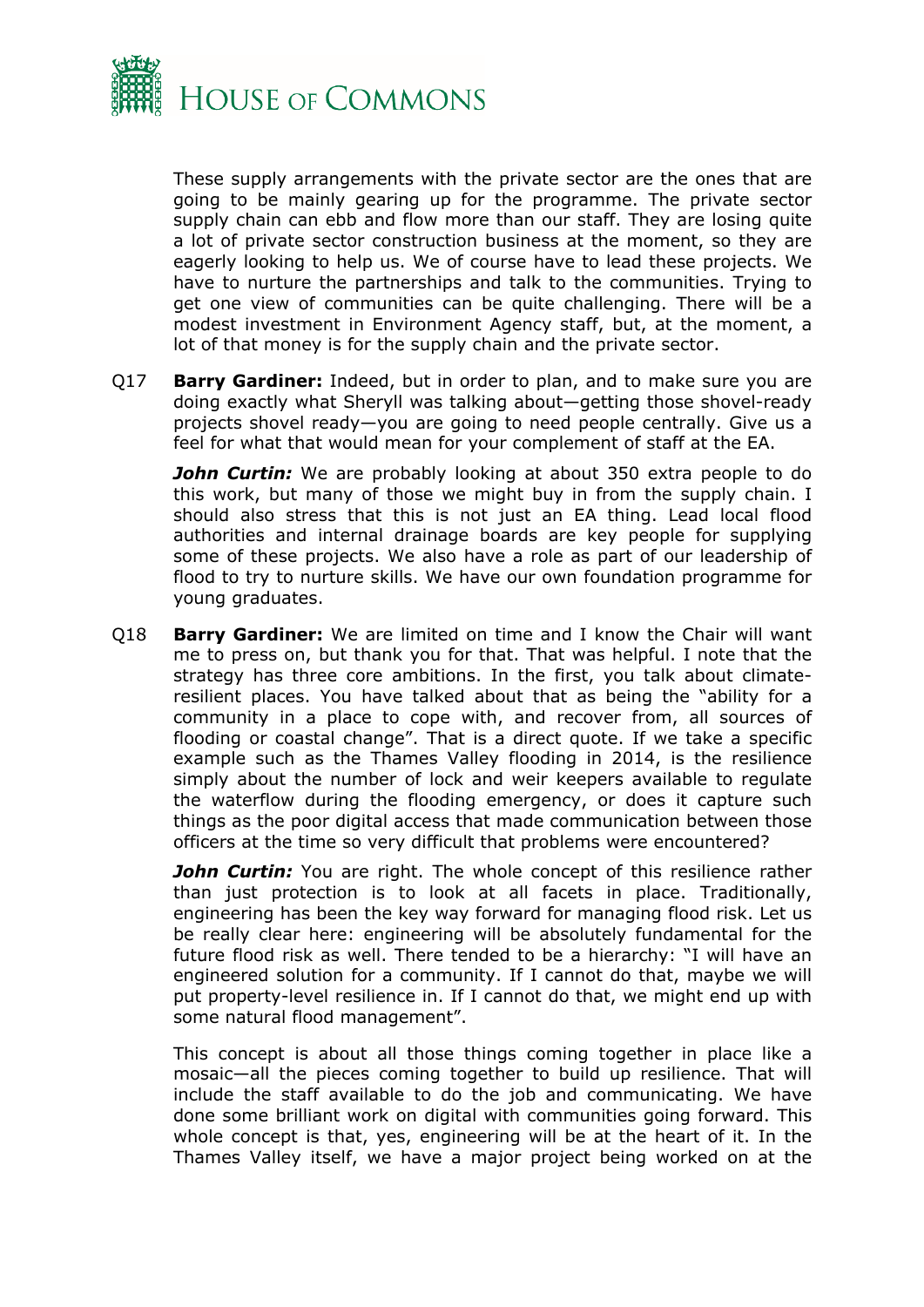

moment, but it will also look at storage upstream, which could have benefits for water quality and low flows as well.

**Sir James Bevan:** I will just give you one statistic. You are absolutely right. It is not just the people; it is the infrastructure you have to protect. Although only one-sixth of homes in England are at risk from flooding, and that is a pretty big number: 5.2 million. Over two-thirds of homes in England are served by infrastructure that is dependent on areas that are at risk of flooding.

*Emma Howard Boyd:* For every person or household that is flooded, 16 other individuals are affected by the infrastructure services that they use. For all the work that we see around infrastructure build, we need to make sure it is ready for flooding and heatwaves, etc.

Q19 **Barry Gardiner:** I absolutely agree with you. In the draft and, I think, although I have only had a chance to skim it this morning, in the actual strategy, you have quite rightly focused on standards of resilience. The strategy talked of working with other people, like the National Infrastructure Commission and other partners, to "explore and develop the concept of standards for flood and coastal resilience". The Government have rather blown that out of the water, if you will excuse the pun, with today's letter from the Secretary of State to Sir John Armitt at the National Infrastructure Commission. There is much in the letter that I am sure we can all agree upon: the increased funding, strategic planning and so forth. I do not want to waste time rehearsing those here.

I want to ask you what you think is behind the Government's determination not to set standards of resilience. Do they somehow think that resilience is an alternative to protecting homes and businesses? I am clear from your draft strategy, and I think also from your strategy, that you have made it clear that protection is very much at the heart of resilience.

*Sir James Bevan:* Obviously, we are not here to comment for the Government. I think you will get a chance very soon to ask that question to Ministers. I will tell you what the Environment Agency thinks about standards, which is that it is a subject that we should discuss. As you say, the National Infrastructure Commission has recommended national standards of resilience. We do not think it would be sensible to have a common standard for the level of protection that each individual flood defence scheme provides. That would be unwieldy.

Q20 **Barry Gardiner:** I do not think the NIC actually suggested that, did it?

*Sir James Bevan:* It did not. You are absolutely right. It suggested a standard for a place, for a location. We can see some good arguments for that. How you define it is a big issue. Who defines it and how is it met? We think that the concept of a standard, not just a standard of flood protection for a place, but a standard of resilience for a place not just to flood but to be able to come back well afterwards, is an important and interesting subject that is worth discussing.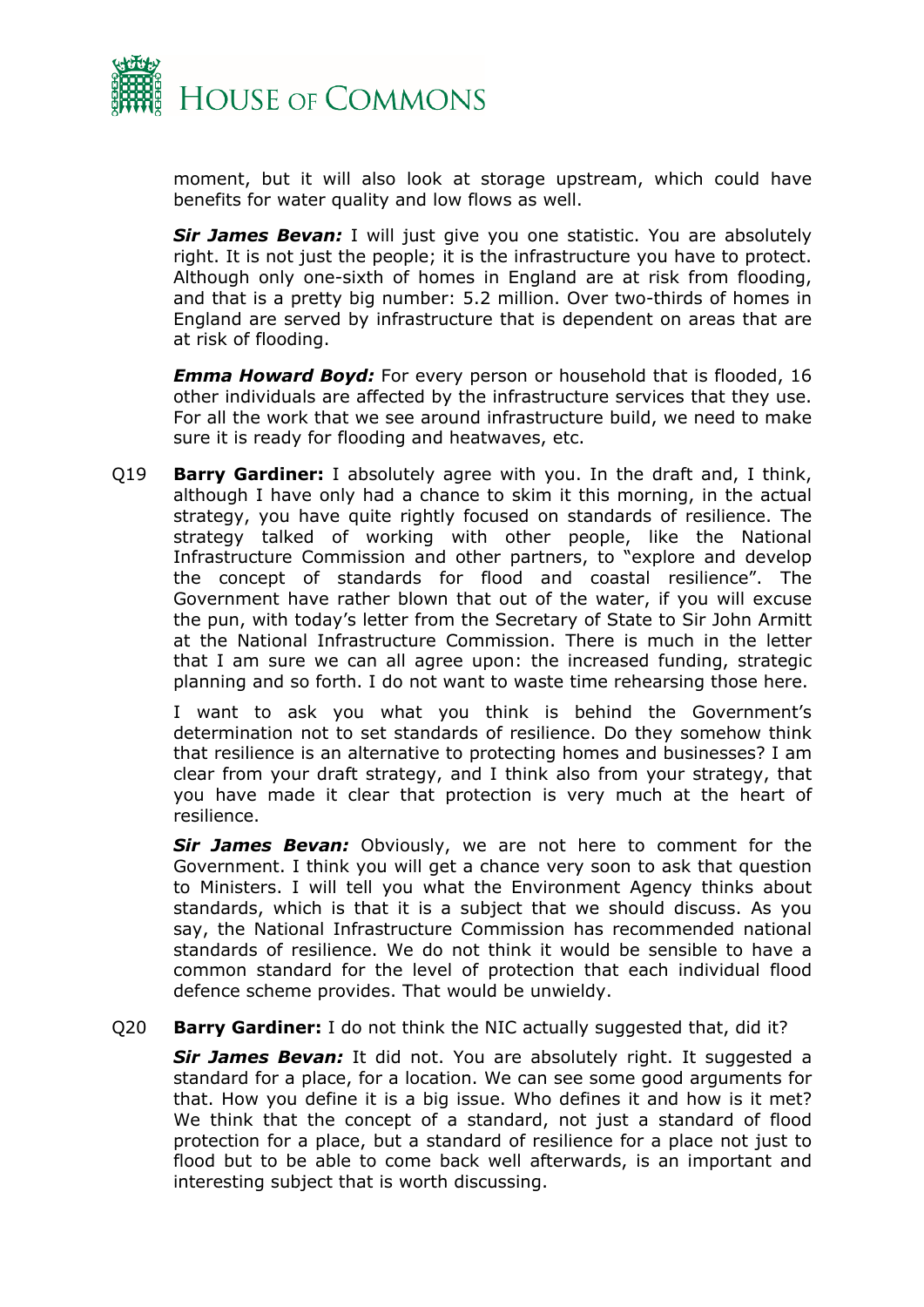

Q21 **Barry Gardiner:** Emma Howard Boyd, I wonder if you can sort out a conundrum for me over the figures in the Secretary of State's foreword to the policy statement on flood and coastal erosion and risk management. During this six-year period, ending in December this year, £2.6 billion has managed to save 300,000 properties. I think those are the figures also in your strategy. He says that double that, £5.2 billion, will now save only 336,000 properties in the next six-year period. That seems strange to me.

I wonder whether it is anything to do with those standards of resilience that the NIC, the National Infrastructure Commission, was recommending. It said a one-in-200 risk of severe flooding for all communities should be the norm. It also recommended a higher standard of one-in-1,000 risk for the largest cities with a population greater than 500,000. If double the money is saving only 12% more properties, that suggests that the Government are determined to focus their resources not on the most populous areas, as the NIC recommends, but on more sparsely populated areas. Is that a correct interpretation? If so, do the Government risk being accused of gerrymandering the resources not towards the greatest need but towards their electoral vote in rural areas?

**Chair:** Perish the thought.

*Emma Howard Boyd:* Thank you for that question. Within that lies a huge amount of detail. What is absolutely key to understand in the way that John and his team have built up the projects that will be part of the next strategy is the complexity of what we are trying to achieve. We have also had an early indication of this where what is made more resilient and protected becomes broader than a focus on housing. It is this stretch to bring in more infrastructure and farmland. While you are not getting an increased number of houses, we are aiming to make sure that you have resilient communities and that businesses are part of that, as opposed to the main focus being on housing.

Q22 **Barry Gardiner:** Yes, of course, but they are all people. As my colleague Sheryll Murray previously talked to you about, it is very important for each of those people. For them, this is a critical moment for their life, their business and their livelihood. If you look at major areas of population that have been susceptible to flooding—I am thinking obviously of Hull and the Humber region and the city of York—we are not just talking about homes. Of course we are not. We are talking about major businesses. We are talking about major communities. We are talking about major infrastructure suppliers. The economic cost of flooding in those areas would be ginormous.

It is very strange to me that an extra £2.6 billion only gets you an extra 12% of protection in terms of the properties that are protected. That is why I want to be clear with you. Is that correct? Is the 12% figure that I have quoted, or I have tried to work out from the data you have given us, actually accurate? What does it mean in terms of economics? What is the contribution to the economy? If you are telling me, "It may be only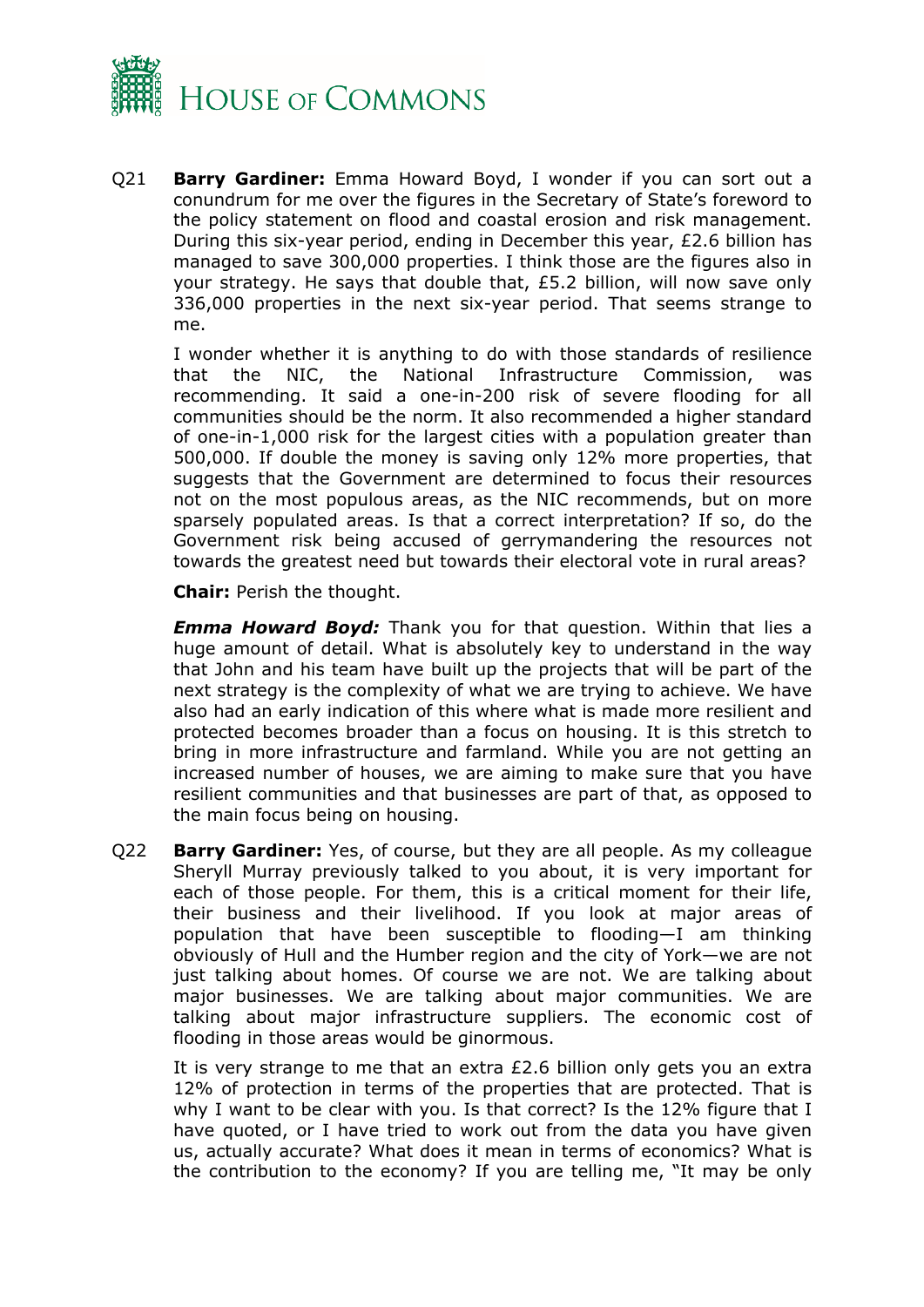

12% of properties, but it is 50% more protection for the economy", I might be able to understand it. That is why I am posing the question specifically to you.

**Chair:** Sorry to interrupt, but this is quite a complicated question, which will probably be better done in a written answer. Sir James, do you want to say something? Then we will carry on.

*Sir James Bevan:* Could we invite John Curtin to answer this one?

*John Curtin:* We can provide a written answer, but there is a simple truth on all this. You were right on the analysis, but there is a lot of lowhanging fruit in the current six-year programme we are in—the £2.6 billion for 300,000. This was the first time Government, or any Government, had done a long-term capital settlement. We are now at the end of the assets for a lot of coastal assets that were built after the major surge in 1953 where, unfortunately, 307 people lost their lives. It just happened to come together that there was a massive refurbishment of old coastal assets that were protecting tens of thousands of properties.

In the current programme going forward, yes, there are fewer properties, but Emma is right. With the infrastructure that is being protected—the economic growth—there is still a massively healthy cost-benefit for that whole programme of over five to one, which you can compare with a lot of other investment in infrastructure. In essence, we did the low-hanging fruit in the current programme we are in.

Q23 **Barry Gardiner:** Thank you, John. That is really helpful. I look forward to the letter setting out exactly what you expect the economic benefits and the figures to be. Finally, communities at risk of flooding need certainty about the protections they have and the risks they face. You will know of the campaign run by the Keswick Flood Action Group for legislation to require water companies to operate their reservoirs to provide storm capacity to reduce flood risk for the communities living downstream of their assets. There was a cross-party Bill to give power to the EA to require water companies to manage reservoirs in order to mitigate that flood risk. Would you welcome such powers?

**Chair:** Can we have a short answer? The questions are getting a bit long, dare I say, Barry. We are getting short of time now.

**John Curtin:** I have met Lynne Jones from the Keswick group many times. You are right on the whole peace-of-mind element. Some of the water companies are doing brilliant work on voluntary adjustments to their reservoir levels. They want some certainty. Every time it rains in Keswick, they are worried what the water company is doing. Whether that certainty comes in long-term agreements, statutory agreements or whatever, there is something to look into. Many water companies are trying to do the right thing. It is just that, if a water company changes ownership or changes future, the communities want a bit more certainty. Certainty would be great to bring into this.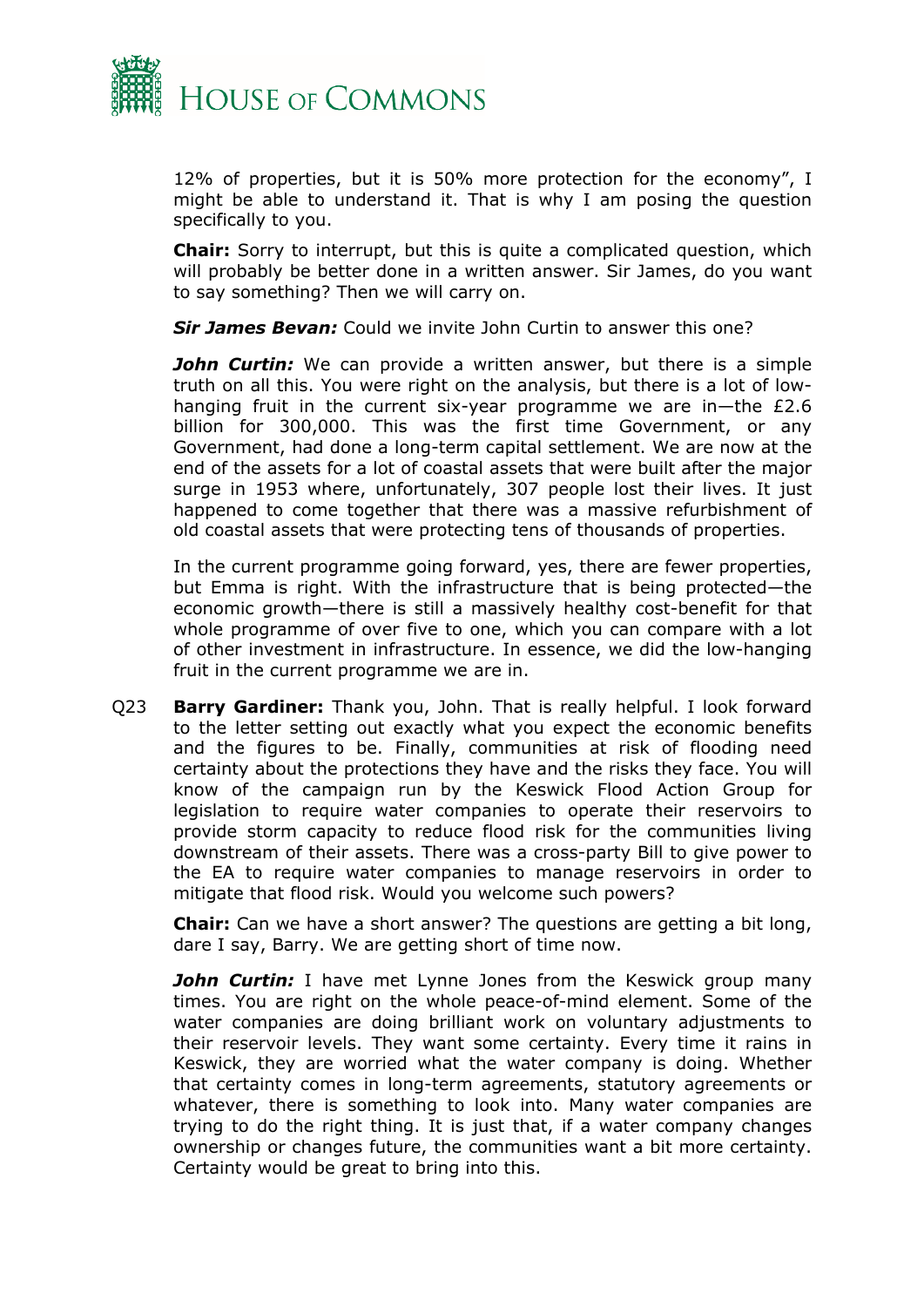

Q24 **Barry Gardiner:** Would you welcome the power that the Bill would have given you to require the companies to do that?

*John Curtin:* I cannot think of any position where a power would have been useful. At the moment, we have had really good engagement with water companies and they have worked together. Longer-term certainty is needed, rather than extra powers and more laws. That is my personal view.

**Chair:** Geraint, you can come in, but very shortly. Otherwise you are going to be cut off.

Q25 **Geraint Davies:** I understand the guillotine threat. Can I ask James whether there is good communication with other Departments, in particular the Department for Transport, on ensuring that new infrastructure projects on things like railways and motorways also double as flood protection? I know railways do that in the north of Wales. On resilience, can I ask John whether it is a good idea to have grants for people to put plastic sheeting, or whatever it is, round their walls and lift their plugs up so they are resilient? As with the case of the hairdresser, that means they can get back to work. Finally, should that also include butts on the top of houses to collect water? That is so the sewers are not overrun with water in flash flooding, but there is a delay, so, in terms of urban drainage, we get less flooding in urban environments.

*Sir James Bevan:* On your first question, yes, there is good collaboration with the Department for Transport. We often work with them to ensure that the flood defences we build will help protect motorways or roads. They sometimes work with us to make sure their motorways and roads form part of a flood defence we are constructing. We have developed the same level of co-operation with Network Rail. It is mutually beneficial. They have an interest in not having their trains underwater. We have an interest in using their infrastructure to help work with our flood defences. Again, it can always be better, but it is a pretty strong relationship.

*John Curtin:* One of the main elements in Mytholmroyd's scheme is that we took out a road bridge, because that was the bottleneck for the river flows. The new bridge went in a couple of months ago.

On insurance policies, I think this is what Emma was talking about earlier. There are so many announcements today, but hidden in some of those announcements is this "build back better". There are two things, and Emma may be better placed to talk about them. First, there will be a grant so people can do what Sue did at Headquarters, rather than paying themselves. Secondly, it will make sure that people's premiums are reduced if they have taken actions to protect their own properties. This is what comes together in this mosaic. We need all these pieces together, so that is really welcome news.

Q26 **Geraint Davies:** Can you perhaps look into water butts for public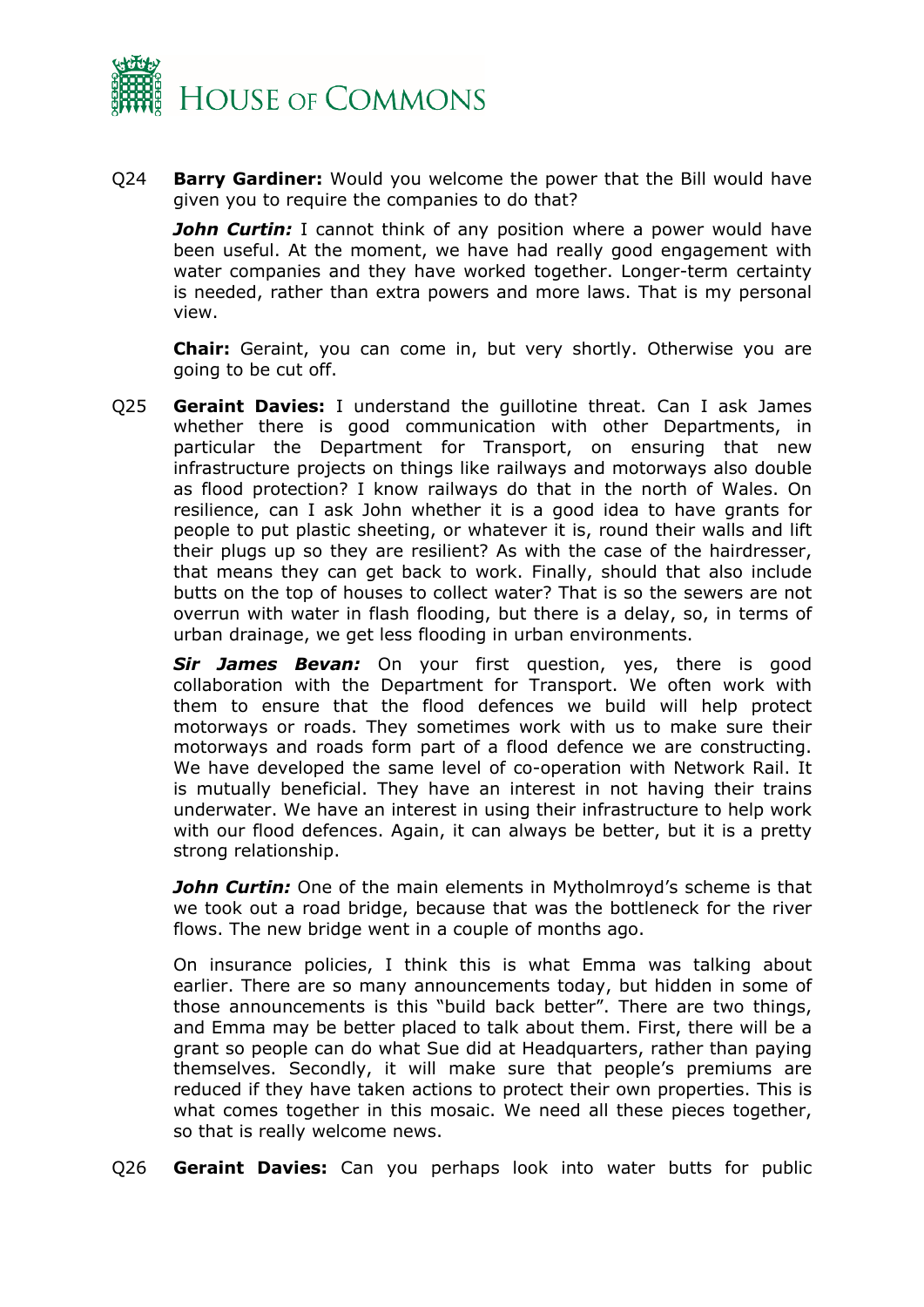

buildings that capture water on roofs, so it does not flood the sewers?

**Chair:** That is a final question on this one, Geraint.

*Emma Howard Boyd:* We can emphasise the need to join up across different Departments and arm's-length bodies. You have highlighted the Department for Transport, but it also needs to be MHCLG and Education. We are talking about all types of infrastructure and social infrastructure as well. Since the Government made their commitment to net zero, groups are meeting cross-Government to look at climate change as an issue. I would suggest that adaptation and resilience is going up the agenda there. In his statement today, the Secretary of State has set out more ambition to join those dots up. This is still work in progress, but it feels like it is in a better place.

Similarly, around regulations for buildings, these are all areas where we need to look at not just carbon but water. In many aspects, water is also carbon, but it can have a storage aspect as well.

**Geraint Davies:** Have a look at the butts.

Q27 **Dr Hudson:** I want to move on to how you can work more with communities. A lot of people acknowledge that engagement with communities on decisions around flood risk needs to be a little more meaningful. What do you think the main obstacles are to people feeling involved in that process, such that their frontline local knowledge is fully valued?

*John Curtin:* This is the biggest journey we have been on as an organisation. I have been doing this for 20-odd years—I will not say exactly. I remember, when I first started, we were coming along and blessing communities with our expert knowledge and wondering why they were not all so appreciative. There has been and there is a cultural switch in the organisation to listen to and absorb more knowledge. After the 2016 floods, the Cumbria partnership was about distilling all those voices. We do a lot of detailed work on this.

I have been in post-flood surgeries where EA staff have rolled out maps and communities have come in with pens to show us where the flow paths were to help us with future flood models. We do loads of drop-in centres when we are designing schemes. There are some really great innovations. In some places, we have a model of the valley so the community can play with different elements and see what difference an extra reservoir would make, or what would happen if you took a bridge out. We have moved on no end.

We have not spoken about them, but it is worth mentioning the regional flood and coastal committees. They are key. There are 12 of them around the country. They are all made from a majority of local authority elected officials. The scale of those committees means they are across boundaries. There is a committee for the Thames. There is a committee for the Severn. They work at a scale that can bring together the voice of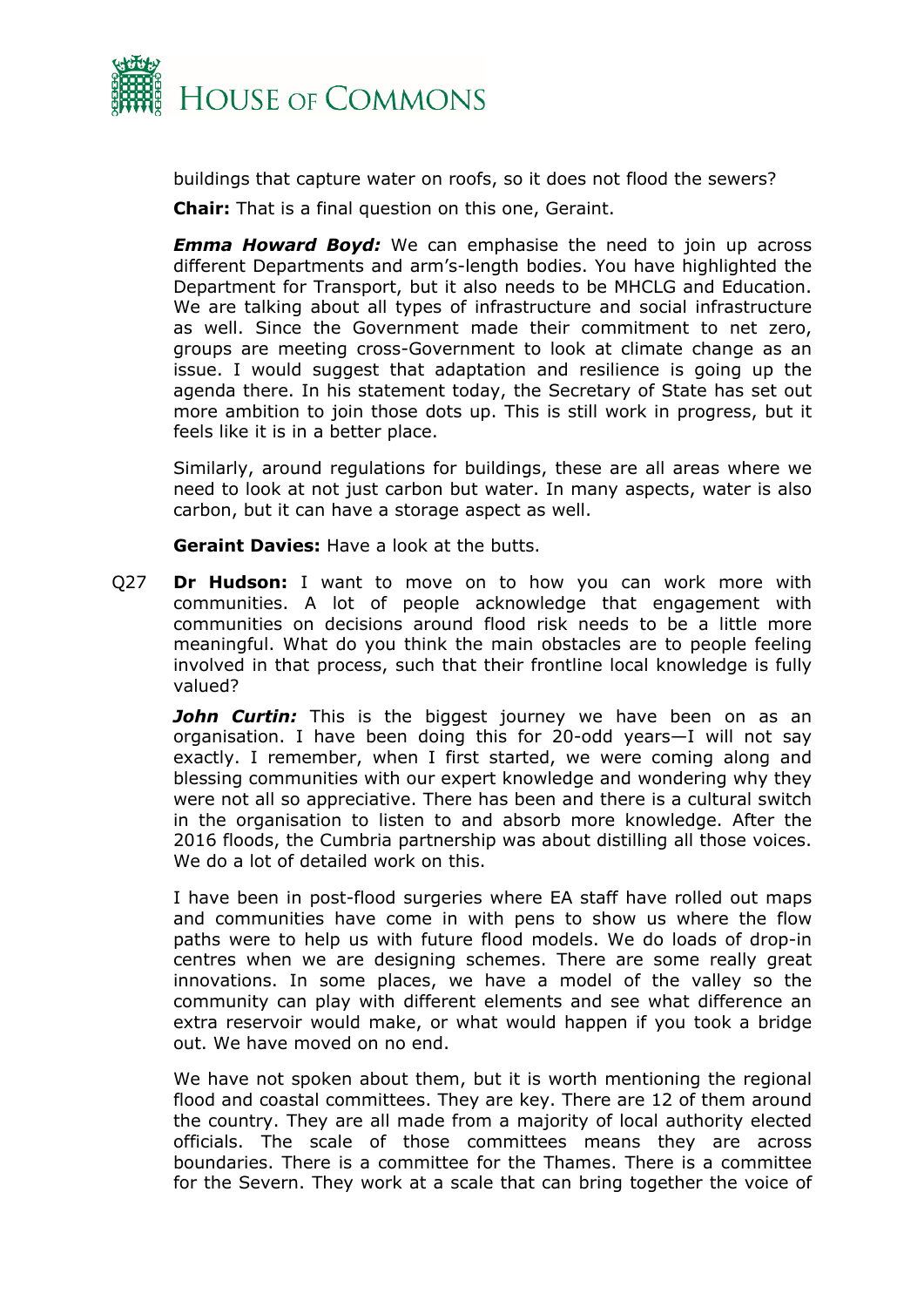

local areas but be strategic enough to make some choices on funding. Although we have a national programme—the £5.2 billion—the local committees are the ones that do the final adjustments with local choices.

This is one of the biggest journeys we have been on. There is more to do. This next sentence may resonate with you as MPs. Sometimes it is difficult to distil one community voice when approaching a flood scheme. We tend to have to balance a lot of different demands. The York scheme is a great example. You have people who are very passionate about cycle paths, but there are other people who are desperate just to have the flood risk scheme in as quickly as possible. We really try hard, but sometimes we are trying to balance what can be conflicting views from a community.

Q28 **Dr Hudson:** I am encouraged that you say it is a journey and that more can be done. You have, quite rightly, said that there are often differing opinions within communities as to what should and should not be done. Equally, on the other side, you have mentioned that there are national agencies, local committees and lots of different groups. Do you think that perhaps is a bit of a problem, in terms of engagement? Does the number of bodies involved make it harder for local communities to engage meaningfully? Whom should we engage with?

**John Curtin:** It is a complex world. As the agency, 95% of our folk are out in areas. They are at the frontline. They live in the communities they are working with. One bit we are trying to strengthen in this strategy is not our leadership in a dominant role, but perhaps being the focal point to try to bring together more of these partnerships with other people. It is complicated. You do not want communities trying to rustle around and work out, "I was flooded by a certain type of water. Who is responsible?" We can have more of a one-shop approach to what we do. We can do that because of the local leadership the Environment Agency has, with most of our folk being in and living in these communities.

*Emma Howard Boyd:* The other thing we need to emphasise is getting ahead of the curve, for those communities on the edge of the flooding or those communities that have that risk but have not been flooded for a while. That is why the third strand of our strategy, which is a nation ready to respond and adapt to flooding and coastal change, is so important. We need to grow the proportion of the population who understand that they are at flood risk, to understand the actions they can take, whether they own their homes, are renting them, are in temporary accommodation, et cetera. That is where we need to place some more emphasis.

*Sir James Bevan:* I wanted to add two points. First, I recognise this journey that John is describing. I have only been in the agency for five years, but I think it is true that, 20 years ago, the Environment Agency would come along, plonk down a flood scheme that it thought was the right one and go away. There is a trade-off between the consultation that we want to do, and we do very actively now with communities, and the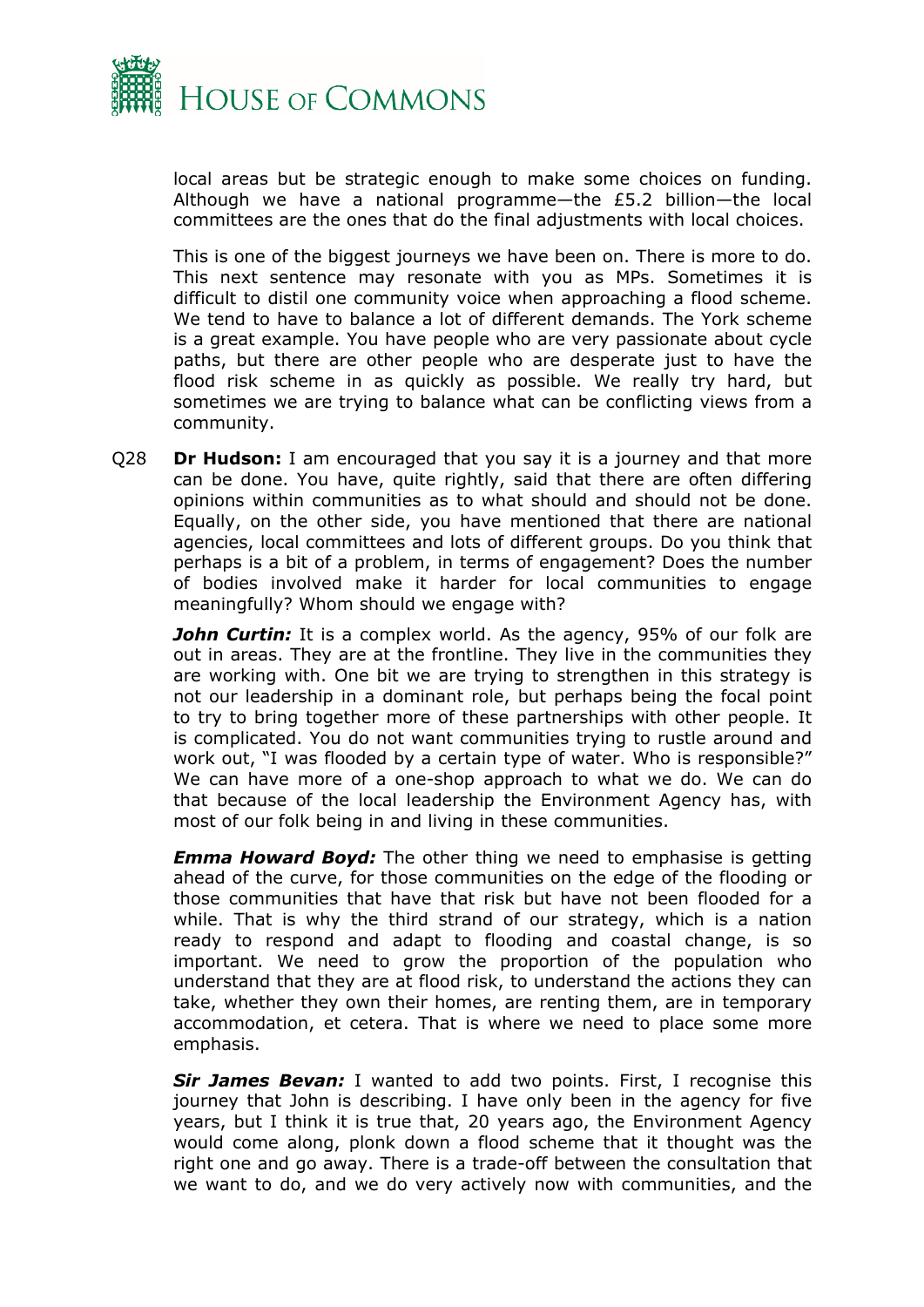

pace with which you can sometimes move. We need to recognise that. Sometimes we get it wrong. Often, where a scheme is taking a while to be delivered, the reason for that is not that the EA is being dilatory. It is that we are punctiliously trying to consult and get the right answer that works for the maximum number of people. That is the first point.

Secondly, to your point about whether there are too many actors on the stage, it is usually pretty clear that the EA has to lead and convene decisions about flood schemes. We accept that role happily. Having other actors on the stage is helpful. Having a water company or a local authority, they bring expertise and knowledge. They sometimes bring funding that, together, allows us to achieve something that we would not otherwise. My view is that none of us is as good as all of us.

**Dr Hudson:** Thank you. That is very, very clear. Hopefully I have gained you some time there, Chair.

**Chair:** Yes, I am about to lose it now: Geraint, one supplementary, please.

Q29 **Geraint Davies:** I was going to come in on funding, if I may. Can I talk about that for a moment? This is simply two questions. Barry has already mentioned the increase in funding. Is that carried across England and Wales?

On the formula for funding, I know we have talked about £5 for every £1 invested, but is there still an issue about perhaps putting too much weight on more expensive property in more expensive towns, so London gets a better deal than Carlisle, for instance? When I was in charge of flood risk management across Wales, we looked at this formula again because poorer people in houses at the top of the valleys were not properly recompensed or invested in, in terms of flood risk management. I was wondering how you factored in the value of suffering as opposed to the value of property, and whether money was in fact going across the border to Wales, in particular when there are freak events, as there was last year.

*Sir James Bevan:* The money will always go where the risk is. It does not go anywhere else. That is what drives the policy in our approach. We have a very good collaboration with Natural Resources Wales in managing flood risk, with very intense working in predicting flood risk and then responding to it. We saw that over last winter. I want to pay tribute to our NRW colleagues.

On the question of the formula and whether that pushes money in particular areas, maybe John Curtin would like to say a word about how the new partnership funding formula now works.

**John Curtin:** We can send that through as well. I know this comes up quite a lot, but the funding for the current programme is pretty even, north, south, east and west, and split pretty evenly between coast and inland. We follow Green Book rules, so of course property value is part of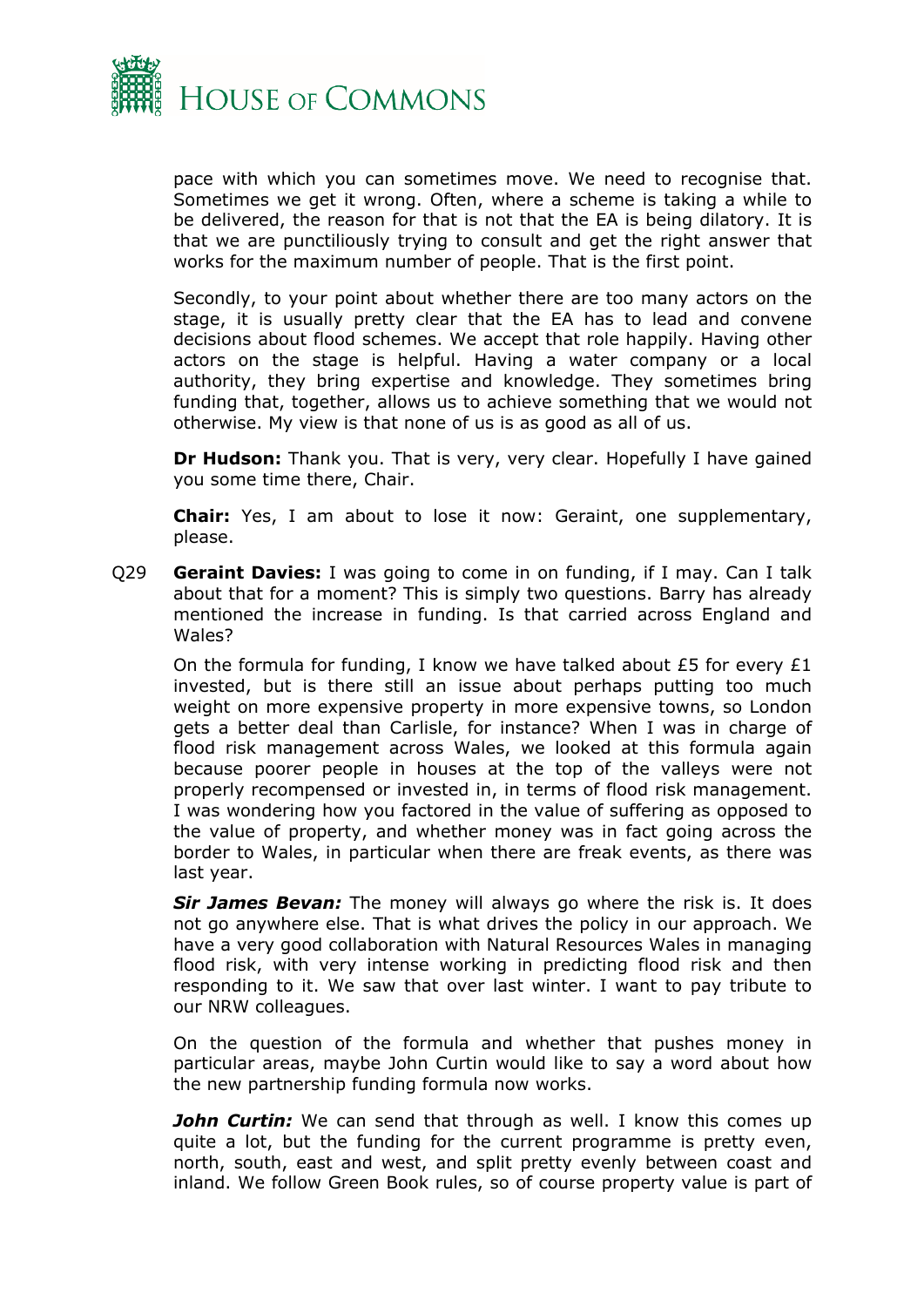

the mechanism for the funding. There is an offset in there on deprivation, so there is an extra factor put in for where there are more deprived areas. Sometimes there is an inbuilt balance. Bigger, more expensive houses are usually sparser, so there are fewer of them, whereas more dense houses may be of lower value but there are more of them to protect. It is quite complicated, but we can show and demonstrate that there is not a bias in where the money goes in this country.

**Geraint Davies:** I will leave it there.

Q30 **Ian Byrne:** I am going to direct this at Emma. It is touching on developments and flood risk. You said that your advice on planning applications for new homes is usually followed, but does the system take enough account of the cumulative effects of development and how flood risk will change in the future?

*Emma Howard Boyd:* Thank you for that question. It is an area that we spend a lot of time discussing. We have our role as a statutory consultee, where we give our advice. One thing we would like to see is that, where we have worked with the planning authorities to look at further enhancements of resilience measures, those are actually undertaken by the developers in the projects they are undertaking. I think this is something that is going to be explored and that our Secretary of State is very interested in. Development will take place in the flood plain. If you just think of London, it is in the flood plain. We have the Thames Barrier providing certain aspects of defence for London. We know that bringing in resilience measures is going to be absolutely key, but we need to make sure those measures are fulfilled by the organisation, the developer and the infrastructure provider where we have given that advice.

*Sir James Bevan:* To underline what Emma has said, the overall planning policy is right, which is that there should be no development on the flood plain unless there is no realistic alternative—sometimes there is no alternative—and then only if the development does not increase others' flood risk, and there are mitigations like raised floor levels, et cetera, to reduce the risk for that development. The policy is okay, and the practice is pretty good. One of you has already cited the figure that 99% of new homes in planning applications get decided in line with our advice. All that is good, but we could improve the system to ensure that it is more rigorously followed everywhere.

I will just add a few thoughts to what Emma has said. On our own planning role, we are a statutory consultee, but at the moment only for developments in areas of existing flood risk. We know that, over time, there are going to be other areas that are also at flood risk because of climate change. We would be interested in extending our role to be consulted on those areas at future flood risk.

Transparency of decision-making is needed. Sunshine is the best disinfectant. It would be good if, when planning authorities make decisions that are contrary to EA advice, they had to publicise those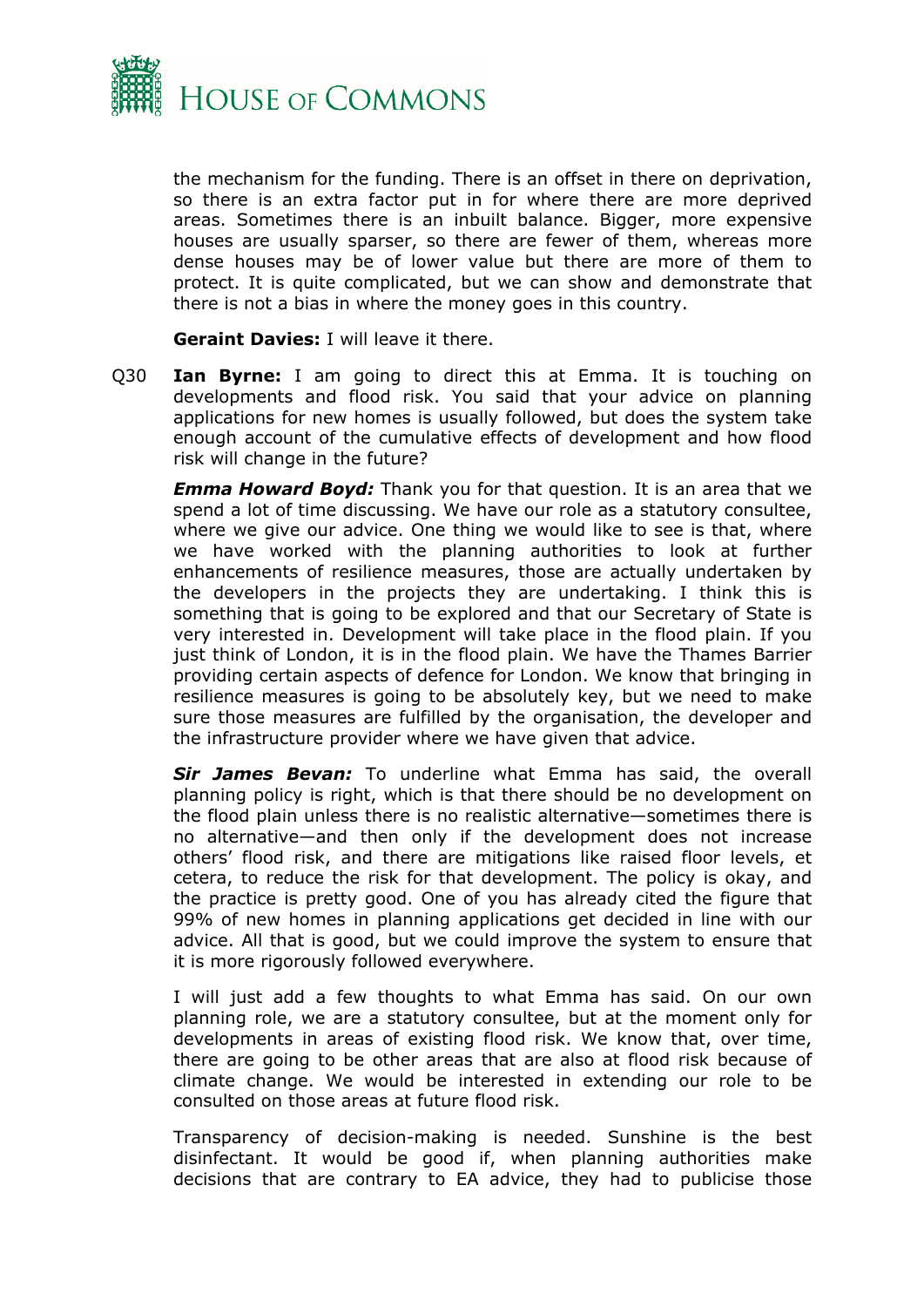

online. Maybe they should have to tell the Government of those decisions. That will give the Government the option to call them in if they wanted.

A final thought is about money. We normally set conditions on developments in the flood plain that developers have to meet. Sometimes, developers turn out not to meet those conditions, but we do not have the resources, neither do the local authorities, to go and check if the developers have done what they promised to do, or to make them do what they did not do. There is an issue there about resourcing either us or the local authorities better to police development decisions.

Another way to do that, which we have talked about before—maybe in this Committee—is a bond. Require a developer to post a financial bond and, if they do not give effect to the mitigations they are asked to give effect to, they lose the bond.

Q31 **Ian Byrne:** To follow up on that, James, regarding what you have just touched on, I think the EA has said that, over the next 50 years, we will potentially have 10.4 million homes at risk of some sort of flooding. With the planned changes to planning that the Government are bringing up, has the EA been consulted on any of the changes?

*Sir James Bevan:* We are in the process of talking to the Government right now about options to reform planning policy. That is a good relationship and we are contributing to that. The Government have also said, as you will know, that they will introduce some new legislation making it easier to build homes in the places people want to live. Some of those will be on the flood plain. The Government will be consulting on that and we will be contributing directly to that too.

Q32 **Ian Byrne:** Are the Government listening to you?

#### *Sir James Bevan:* Yes.

Q33 **Chair:** Before we leave this, in my own area a garden village is being put forward in the Culm Valley. Further up, there is an area that floods: Kentisbeare. If we build a waterpark, lakes and ponds, we can store water and make the whole area better from a flood point of view. When you are looking at a planning application, to what extent can you advise a flooding gain, if you like, from storing more water with a new development to help the village next door, in this case Kentisbeare? I really like your idea of the financial bond. Otherwise, developers will come along and say, "Well, it is all too expensive now. We cannot provide the waterpark, but we have built the houses", so the bond is really good. To what extent can you do that? Is there any way you can?

*Sir James Bevan:* We try. We do not just seek to intervene in the planning process on individual applications related to specific developments. We also seek to work on strategic masterplans. Across whole city, town or country areas, we work with the local authority to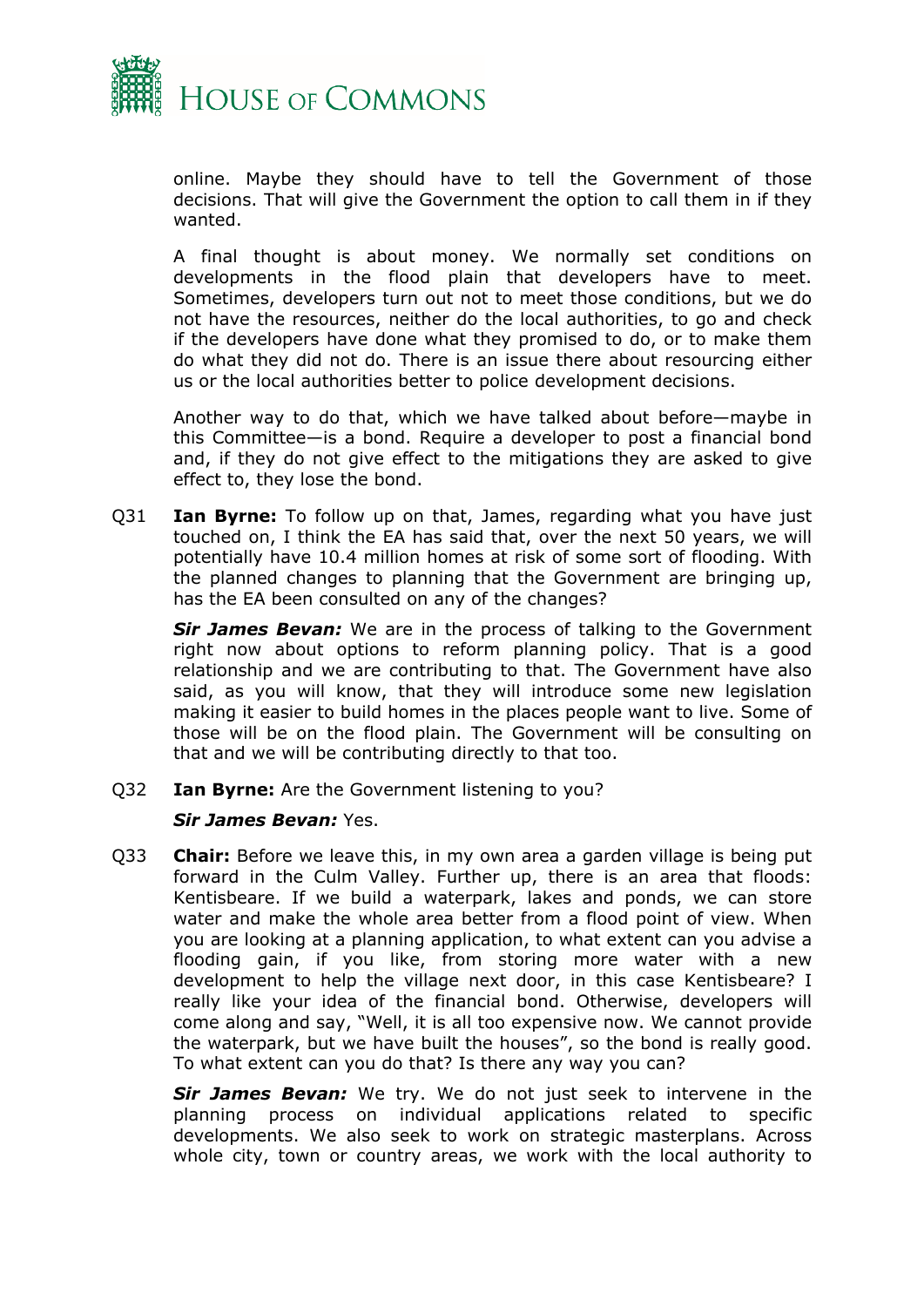

designate specific areas for specific land use that can help promote exactly the kind of benign effects that you are talking about.

Q34 **Julian Sturdy:** Thank you for attending. I want to move on to natural flood management. We have heard a lot of talk in this Committee over the last 12 months of improving natural flood management, soil quality, organic matter, so that soil has more water-holding capacity, natural water storage in catchment areas, etc. Having said that, what improvements have you had in the design of Defra's environmental land management schemes for promoting these natural flood management measures?

**John Curtin:** This is probably one of the most exciting bits about the new farming payments system that will come in on ELMS. As you know, payment for public good will be the way that payments are replaced. Flood resilience is in as one of the public good elements. We have been working really closely with the agriculture team in Defra on what that might look like. It means more money could come this way than the Pillar 2 payments that came from the CAP. There is far more on this public good choice.

We have started to map where those interventions might work well. Broadly speaking, there are 15 different natural flood management interventions and some work better in some places, such as sand dunes, upland forest and storage. We have done some work so that we can target where those payments would be best made, from a flood resilience point of view. Some of the early modelling is quite encouraging. For some of the rural, more remote communities at risk, we think there are about 400,000 properties that could benefit from targeted payments, so that farmers and land use management could make those changes.

I will go back to what I said before. Natural flood management is not a replacement for hard engineering. This is all about complementary work. It is quite interesting that the Dutch, who are famed for their engineering, do quite a lot of natural flood management. They call it a climate buffer. They talk about how it is a buffer alongside their existing infrastructure to buy that infrastructure more time as climate kicks in. It is really exciting. We are doing some great mapping work to make sure that the right payments can be targeted right. We are just waiting to see the outcome of any consultation and then move to the pilot stage.

*Emma Howard Boyd:* It is that link between natural flood management and raising additional finance, potentially as part of our partnership finance. It is that knowledge that the range of things we need to do for the country will require the private sector getting involved. Throughout the last five or six years, we have had some great examples. Bacton Gas Terminal is one, where we have worked with the private sector. The scheme that has been put in place there, using sand to create a climate buffer for the gas terminal, has also allowed individual houses and villages to be protected as well, leveraging in money from the private sector.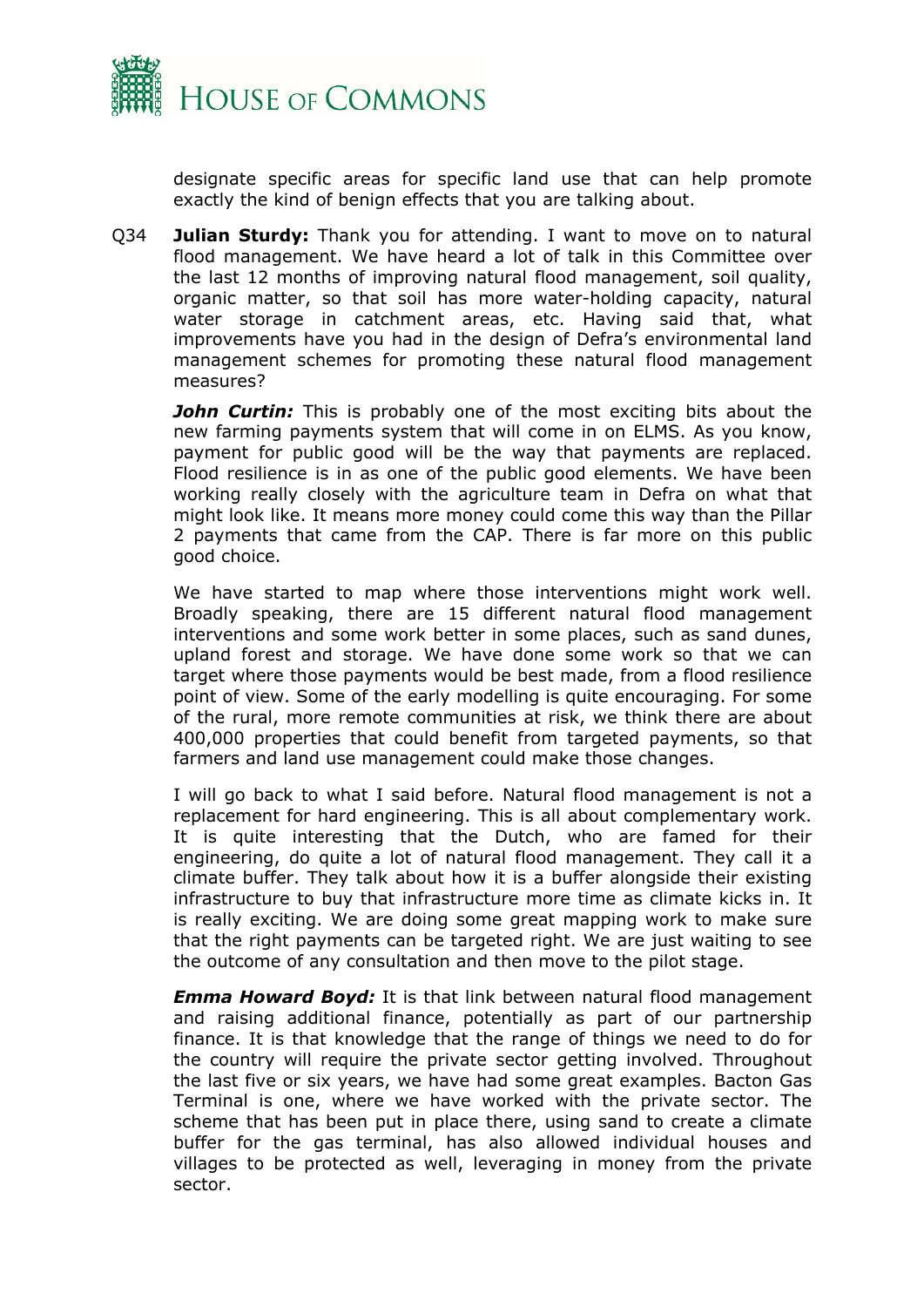

We also have some projects with Defra, the Esmée Fairbairn Foundation and Triodos Bank to explore how we can find the revenue flows from investing in nature-based solutions. Some of that might eventually link back to ELMS—the environmental land management schemes. Some of that might link to where we can work with the development community as well. There is no doubt that investors and banks are increasingly interested in understanding the resilience of their investments to climate change.

What is really encouraging about our strategy and how it links into the Environment Bill, the Agriculture Bill and the 25-year environment plan is that join-up of interventions from different parts of Defra and different parts of Government, to really start factoring in this overall resilience and protection strategy.

*Sir James Bevan:* I want to underline one thing that is new and good about the new strategy. It thinks about farmers and farming for the first time seriously. As you will know, Chair, about 12% of agricultural land in England is at flood risk. That includes 57% of all the grade 1 agricultural land, so we really need to protect it. I do not think we have thought about it enough in the past. That is why the strategy devotes quite considerable space to farming. That is why we wrote it in consultation with the NFU. That is why it underlines that, while the wrong kind of farming can increase flood risk, the right kind of farming can reduce it and produce all sorts of other benefits, all of which we hope to extract from the new ELMS.

*John Curtin:* There is another really important feature of ELMS, if we get this right. If we are into a natural flood management revolution going forward, as we have talked about in the strategy, while it is fine to pay farmers to make those interventions, one of the thornier issues has been who pays for long-term maintenance to make sure those things stay there if different farmers take over the land. ELMS gives a vehicle to pay for the maintenance of these natural solutions, alongside us maintaining more traditional assets. That is the other real advantage for this if we get it right.

Q35 **Julian Sturdy:** I have two quick follow-ups. I will be as quick as possible. Do you have any concern over ELMS that this is going to be a voluntary scheme for farmers? You might not get everyone participating in those certain critical catchment areas you have touched on.

**John Curtin:** That is why the pilots will be really important. A lot of people will be learning different ways of doing this and different payment systems if the pilots work well. These things are happening. There is a great example in Shipston-on-Stour. These farmers live in the communities. They know that those downstream have been suffering horrific flooding and there is an awful lot of voluntary work that happens. You tend to find that the community are better talking to the farmers to start the ball rolling than perhaps the Environment Agency with a clipboard. Once one of the farmers is getting out there and starting it, it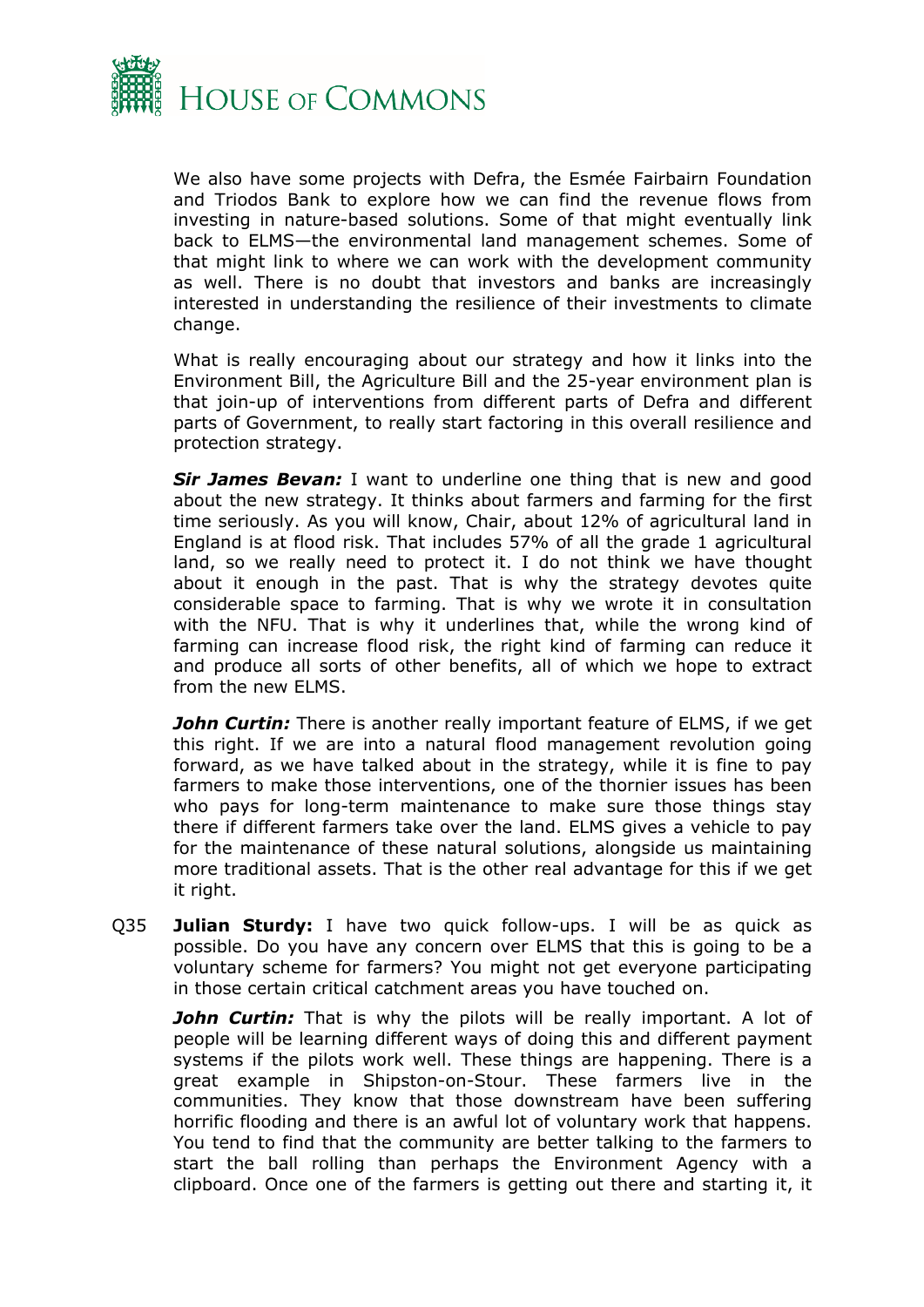

gets a momentum to it. The pilots will be really key, not least to find out from farmers what the barriers for this are. Paying for the maintenance of what they put in might be one of the key barriers to remove.

Q36 **Julian Sturdy:** Thank you for that. You have talked about targeted measures, so in certain catchment areas. What about the more overarching measures about improving soil health? Better soil health and higher organic matter means that those soils can hold more water, so less runoff. There are other things, like cover cropping so you do not have bare soil over winter, which increases runoff and obviously soil runoff into water courses, which causes other problems as well.

*John Curtin:* At the moment, I think Defra is looking at three tiers of localised payments. One of the tiers is the overall payment for all, which I think will link to wider benefits. Then you can have more targeted payments for where it is best to have the trees, best to have slow flow and best to be storing water for longer. I think it will do it with the geography tiering in the consultation approach.

Q37 **Julian Sturdy:** But you support that.

#### *John Curtin:* Yes.

*Emma Howard Boyd:* You have highlighted the potential for multiple impacts as well. This is not just about flooding. It is also about water resources and water quality. That is what is exciting about this join-up.

Q38 **Chair:** Before we leave this one, in some of the eastern counties, where they are growing a lot of vegetables, the Environment Agency sometimes has to stop farmers extracting water. Sometimes water companies need more water for human consumption. Through ELMS, are you also looking at where perhaps more water could be stored in these areas? I understand we need water for human consumption, but we also need to grow vegetables. Some of those particular eastern counties are very dry, not at all the times of the year, but when you are growing the vegetables they usually are.

*Emma Howard Boyd:* I would refer to a couple of pages on future fens in the strategy. We have a specific project looking precisely at this, with some very specific targets to understand how this best fits into ELMS over the next four to five years. This is where we are really pleased with the engagement we have had with the NFU, local farmers and Water Resources East to really try to crack these incredibly important questions for the resilience of that part of the world.

Q39 **Chair:** I have one final, quite blunt, question. To what extent have you, the Environment Agency, been directly involved with Defra over the design of ELMS?

*Sir James Bevan:* We have been very closely involved from day one, in developing the concept. We have always supported the concept of public money for public goods. Since that concept became enshrined as the key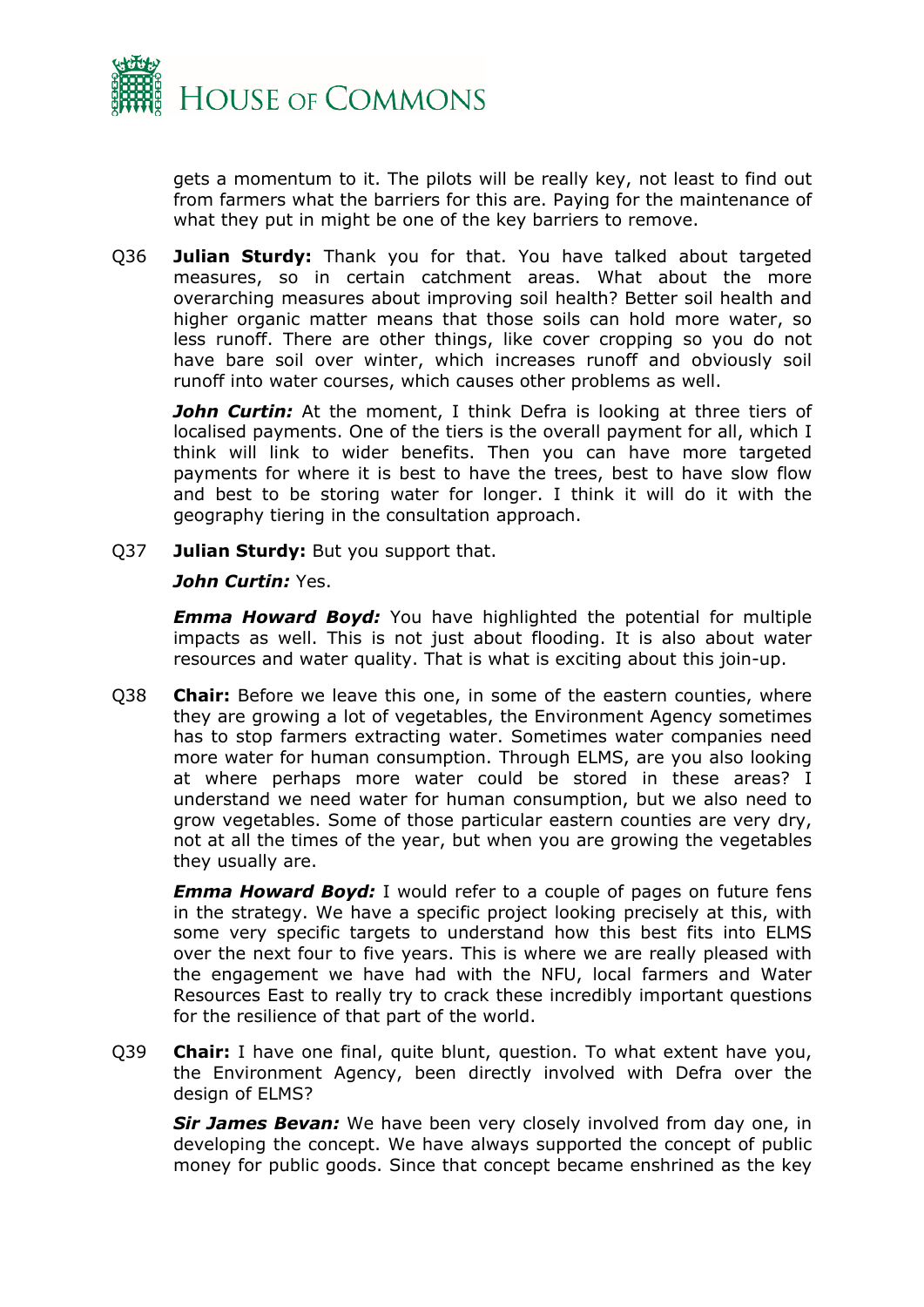

principle for the future agriculture policy, we have been very closely involved. We have seconded people to Defra, who are helping design the scheme.

Q40 **Rosie Duffield:** The Government have announced a doubling of capital investment in flood and coastal schemes, but your written evidence said that your operational costs are rising. You have mentioned, for example, working with private investors and the private sector. Is that enough of a financial boost to manage the pressures of your budget? Is £23 million over five years for coastal flooding monitoring enough?

**John Curtin:** On asset maintenance, it is probably worth reflecting on the scale of assets in this country for flood risk that we manage. We have 7,000 kilometres of raised defences, which, if you stretched them end to end, would go from England to New Delhi. That is a massive length of assets we manage. There are 22,000 structures, some of them really significant, like the Thames Barrier, and some of them smaller, but equally important locally. That is a huge asset base.

We have had some brilliant news from Government about the amount of capital investment coming. In that announcement, there was also  $£120$ million to repair defences damaged during the recent floods. In the spending review to come, we are going to have to make a strong case for the amount of money needed to keep our assets in good condition. It is not quite as visible. Many people can open new flood schemes. Lots of people turn up and cut a ribbon. There is not so much of that when you are just mending and oiling a pump.

We need to make a really strong case, not least because, as you say, the amount of our assets is growing due to the extra capital investment. Climate change is having a fundamental effect on our existing assets. A lot of our flood defences are earth banks, as they are in America and the Netherlands. In recent years, we have had baking summers with recordbreaking temperatures that compact these earth banks and then the saturation of record-breaking rainfall. That is adding extra stress on to these assets, plus the frequency of flooding, plus the sea level rise and storminess.

It is not just that the scale of our asset base, which is already massive, is increasing, but climate change is having a fundamental effect on how much repair work we need. We need to make a really strong case and need Government support on our maintenance. The other thing that would be great is a longer-term settlement. We have a great longer-term settlement on capital, which is good for transparency for communities and great for efficiencies. If we could also have a complementary longerterm settlement for maintenance, that would be great too.

I know this is the EA slot, but if you are talking to people in local authorities, it is worth you exploring the transparency of their funding. IDBs and local authorities are key partners in keeping this country safe from flooding. Sometimes there are issues with the transparency, if you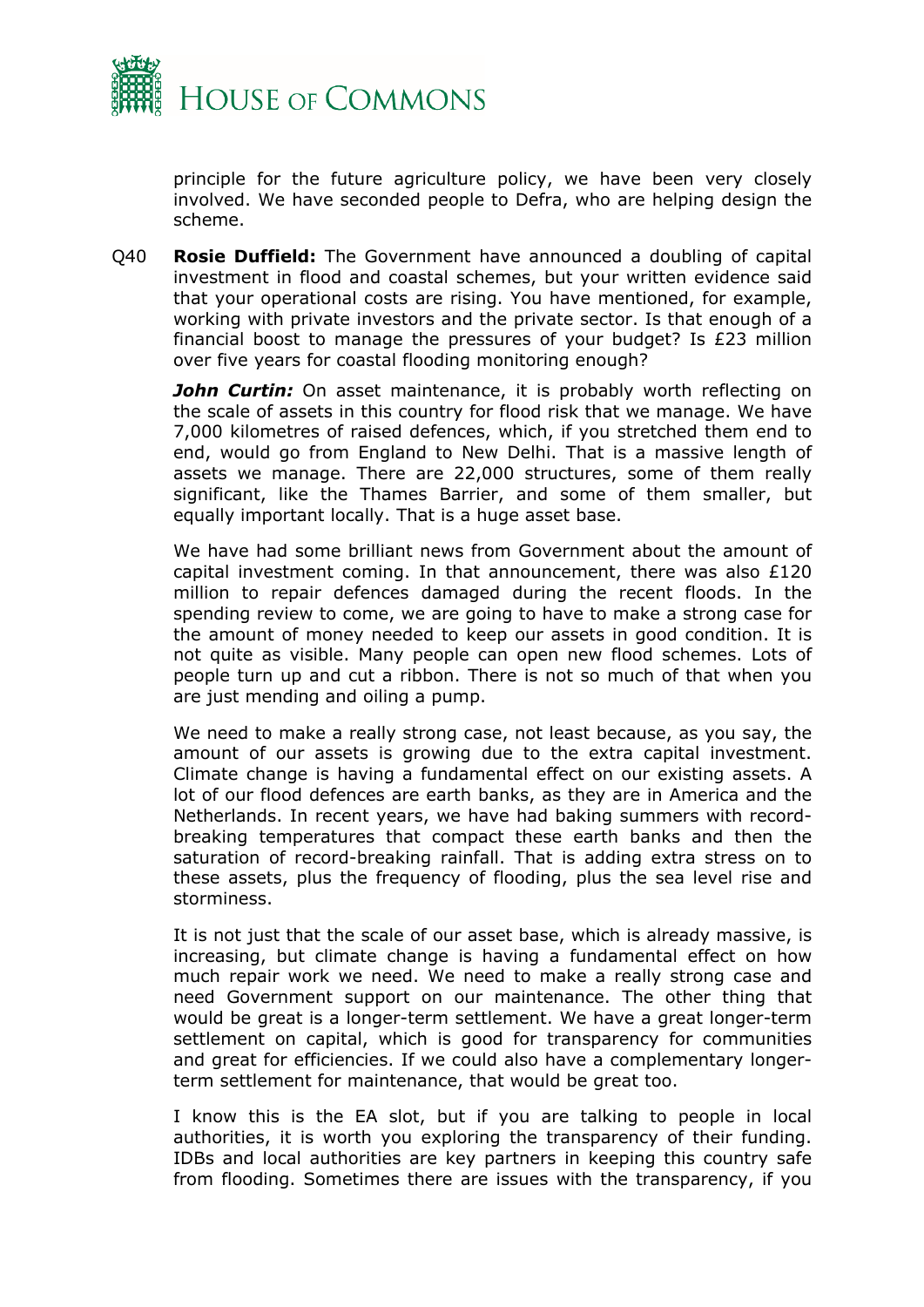

talk to local authority members about whether they get the money for maintaining their own assets. We have to make a great case, but Government also need to understand the complete picture, to make sure we do not have a weakest link just because of some strange funding mechanism.

Q41 **Rosie Duffield:** That made me think about my local authority and its shoreline management plan policy. They are saying that they can implement that and keep our sea defences in Whitstable only if funding permits. If they are not getting extra money from Government, can they tap into some of that £23 million directly from you, for example?

**John Curtin:** I think the £23 million you are talking about is the monitoring and that is for everyone. We lead it, but actually local authorities lead different zones and we lead different zones. That is fine. That is a credible amount for monitoring, because we have quite a long history on coastal monitoring. There are questions to be asked about local authorities getting the money they need to maintain their assets. MHCLG pays, but it is not ring fenced. Sometimes, if I talk to my equivalents in local authorities, they may not know what money they are getting and have that transparency. When it comes to the spending review and we make the case for maintaining the assets of this nation, we need a collective view of the overall investment in the Environment Agency, local authorities and IDBs.

*Sir James Bevan:* On that point about coastal erosion, it is a good example of where together we are stronger. The local authorities are responsible for managing coastal erosion and the Environment Agency is responsible for managing coastal flood risk. The two are almost identical so, in practice, we have to, and we do, work very well together with the local authorities. That can often help ensure that, together, we find the money we need for the kinds of things we need to do. Within the current £2.6 billion investment programme, which is in its final year or so now, there are about 80 schemes that tackle coastal erosion and will better protect about 15,000 properties.

*Emma Howard Boyd:* I will make a slightly wider point. The Institution of Civil Engineers produced a really interesting report about 18 months ago, which looked at all the infrastructure spend in the UK in the current spending period. We are in our final year of that. The flood budget—the £2.6 billion—was roughly 1% of overall infrastructure spend in this country. Roughly 55% of that was private sector-funded, 45% public sector, or maybe it is the other way around. The general point is that the budget we have for the current spending review is a fraction of overall infrastructure spend.

As we approach the next five or six years, we need to make sure that all that infrastructure meets net zero commitments, but also adaptation and resilience requirements. Within that, given that a large contribution of it comes from the private sector, that is one way of us working with others around infrastructure builds and leveraging in other finance.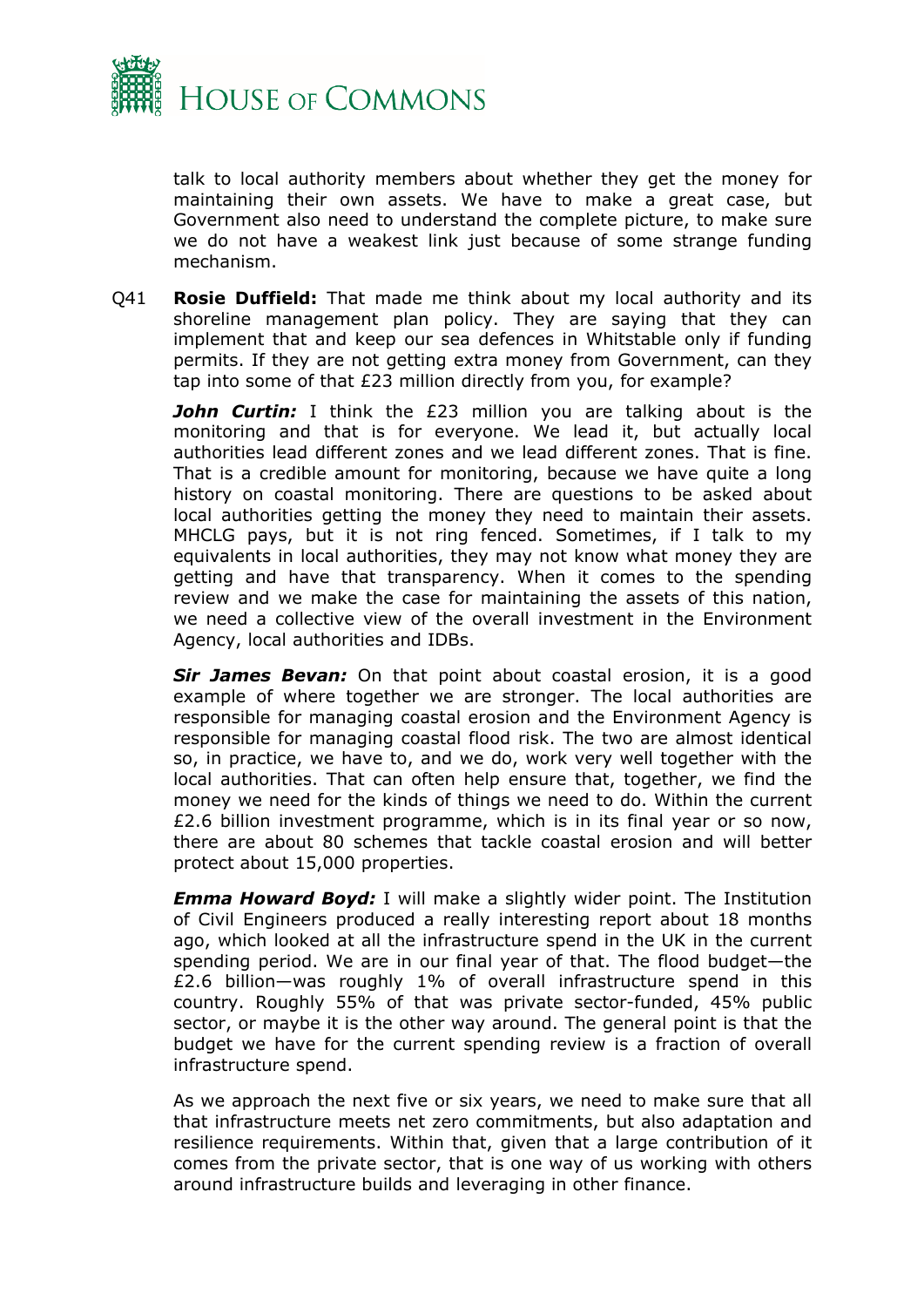

The announcements today from Flood Re are really early announcements, but there may be ways that that will signal a revenue flow because of reduced costs of insurance that can be captured, frontloaded and allow further investment in flood risk. My background is finance. I was part of the Government's Green Finance Taskforce. I am working with our team. We have a very small team focusing on future finance with the Green Finance Institute because we recognise that this is important for the country as a whole. Notwithstanding the brilliant news of the doubling of our flood budget, far more needs to be done in preparing the country as a whole, and all its infrastructure spend and maintenance, for climate resilience.

**Rosie Duffield:** Thanks, all three of you. Those were really useful answers and very informative.

**Chair:** Maintenance of assets has been a problem for years, not only for you, the Environment Agency, but for the internal drainage boards and everyone. I think this Committee will write to Government. There are some areas where you may need a certain amount of dredging. In some very lowland, slow-flowing rivers it does not happen. Then you get floods. Some of the banks erode. Some of the pumps give up. All these things are what we need to do more of. Sometimes we do the capital schemes. Any evidence you want to provide us on that in writing would be useful, and we will take it up with Government. Thank you for those answers.

Q42 **Geraint Davies:** Emma, on the financial side, following the issue about the private sector and insurance, do you agree that there may be a case for local authorities to provide collective flood risk management insurance, in the knowledge that it is often poorer households in more atrisk housing estates that end up not insuring their houses? When they get flooded, they cannot get reinsurance. Do you think there is something more imaginative that might be done by the public sector?

*Emma Howard Boyd:* That is a really interesting issue to explore. A lot of early insurance schemes came through mutuals. Maybe what you have identified is where you get a different mutual that is supporting poorer communities. Perhaps we can address that with our colleagues at Flood Re.

Q43 **Geraint Davies:** As another supplementary on insurance, if your home is flooded, it is very costly to get it back to normal. Had you invested in the first instance in rudimentary resilience, whether it is a step at the front, a gate in the garden, plastic around the lower walls, higher plug sockets, or if you had a facility to take your stuff upstairs or, indeed, your ground floor was a garage that you could wipe down, the costs when you were flooded would not be great. Therefore, it would not be difficult to get reinsured. Is there not a case to have an overarching look at the finances to invest in resilience, reduce the costs and share that with a common insurance scheme across local authorities?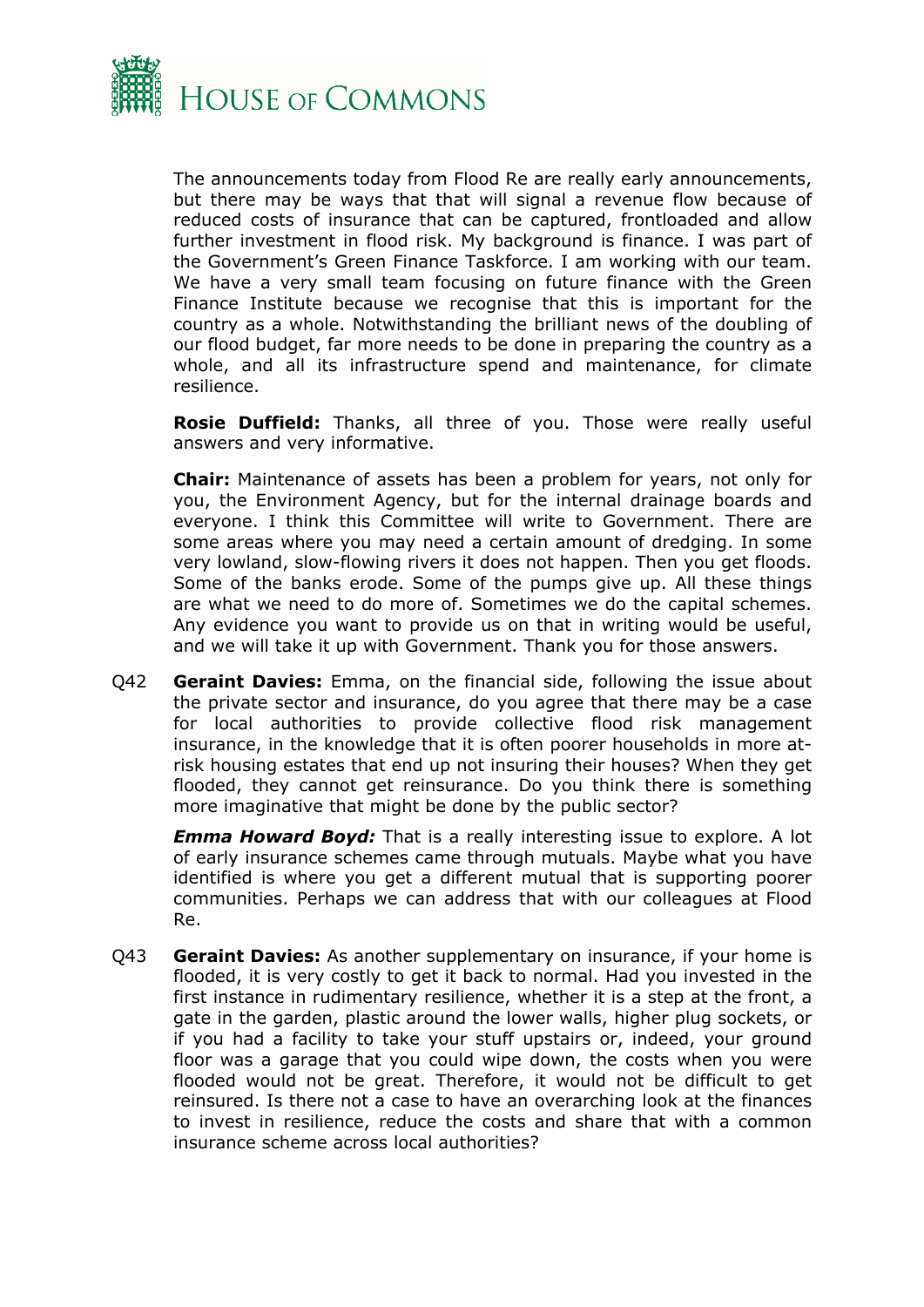

*Emma Howard Boyd:* Again, these are the sorts of things that we want to explore, not just with our colleagues in the insurance industry. The move today from Flood Re is really interesting—this "build back better" concept. It is also through organisations like the Green Finance Institute. I have been part of the Global Commission on Adaptation, doing work on finance. There is an initiative called the Coalition for Climate Resilient Investment. These are all the sorts of things that need to work, not just at a large scale, but have local applications as well. Yes, this is very much the area that we need to put attention on.

Q44 **Geraint Davies:** As it happens, before I was an MP, I used to chair Flood Risk Management Wales, which was in charge of adapting Wales in respect of flood risk management on behalf of the Environment Agency. On Barry's point about the increase from  $£2.6$  billion to  $£5.2$  billion as the aggregate investment, it still is a bit surprising that there is only a 12% increase in the number of homes protected. Is that about asset investment and maintenance? Is it about infrastructure protection, or is it about protecting new homes on the flood plain? It seems to be intuitive that spending a lot of money protecting a few new homes on flood plains is the wrong approach. Finally, can I ask whether there are any innovative ideas around floating houses, houses on stilts or anything like that in the background?

*John Curtin:* On the funding to the next transition, we promised to get back with some detail. There was low-hanging fruit. Inflation plays a part as well. From the beginning of the first six-year programme to the end of the next one will be a 12-year difference.

On the innovation, yes, it happens. There are places I know where people have invested in having their whole houses lifted, having their whole foundations lifted and/or converting part of their houses. That is much better being built in at the beginning, rather than retrofitting to a property, but there are places that do that. Along the Thames, there are people who have built quite a lot of innovation into it. We need more of it.

Q45 **Geraint Davies:** Finally, do you think there might be a case—I do not want to contradict what I just said—to allow certain permitted development in a flood plain, for example offices that operate on the first floor and beneath that is somewhere you park your car? In the knowledge that there probably will be a flood, you are resilient for that and just move the car. Why can you not do that?

*John Curtin:* It is probably what James said before. If you said, "No development in the flood plain", you would freeze development in most of our major cities. If you think about it, most of our major cities have grown up on either the coast or rivers for trade. Taking York as the example, if you walk through York, most of the modern buildings will have a carpark. People find it strange because there are windows with openings. You think, "Why on earth is there a window to the carpark?" That is all designed so the water flows into it and naturally keeps the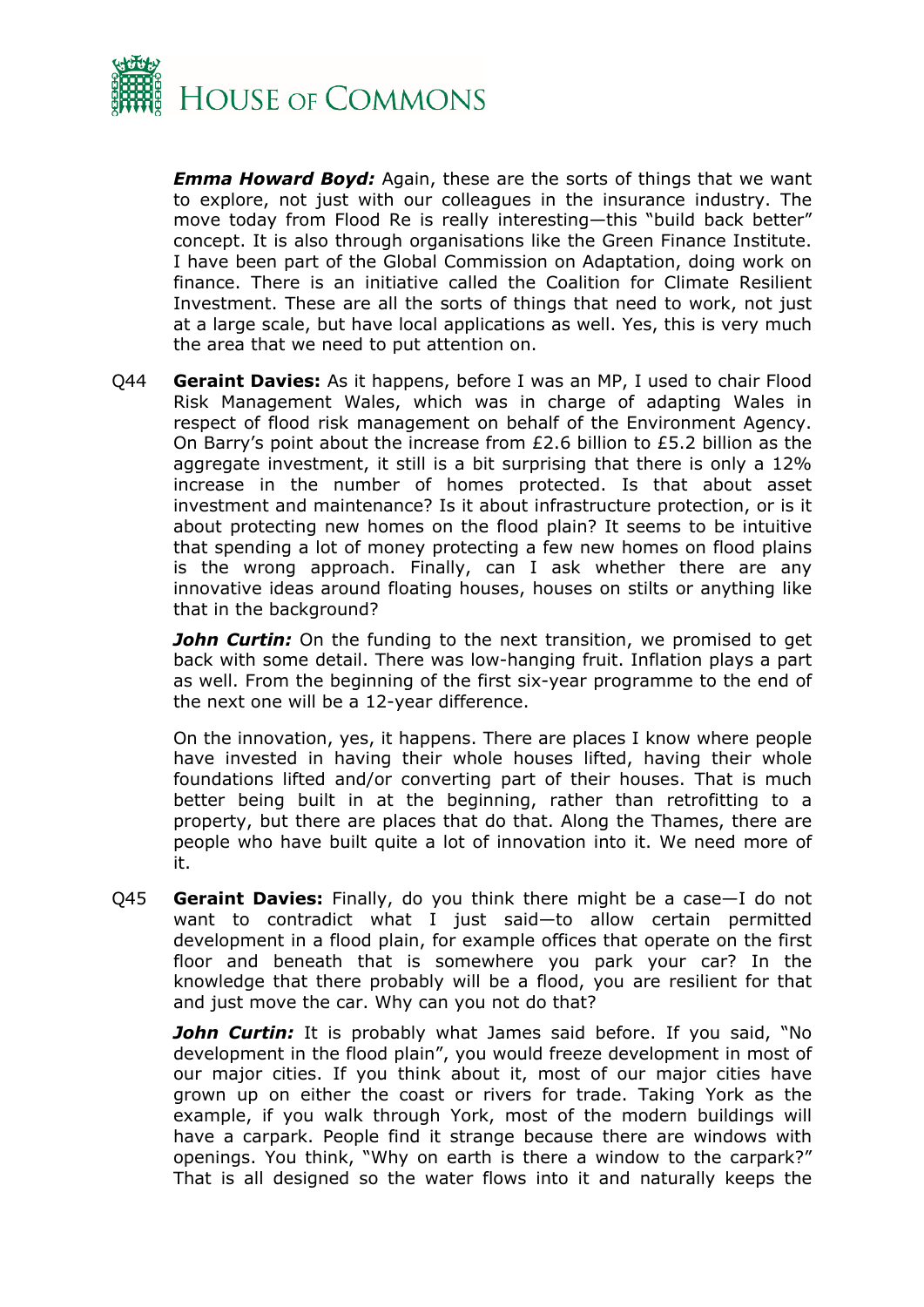

flood plain that would have been there if it was not for the building. As long as there is safe access and small designs like curves on the upstream face, so if debris comes down it does not bang the building, they can all be built in and you can build safely and resiliently.

Q46 **Geraint Davies:** Resilience is about saying, "We cannot protect everything. We have to adopt risk management", in essence. We accept they will be flooded, and we just do not have old people's homes and schools in the middle of flood plains with highly vulnerable people at risk from flooding. Instead, we have a situation where, when the flood comes in, nobody dies, and we can get back to normal. Is that the basic approach?

*John Curtin: Yes, absolutely.* 

*Emma Howard Boyd:* Innovation is absolutely key to all aspects of this, whether in nature-based solutions or equally in some of our harder engineering solutions.

Q47 **Geraint Davies:** Finally, do people know whether Wales is getting its fair share of this new £2.6 billion?

**John Curtin:** That is an England settlement. Flooding is a devolved issue; you will know that. I know that Natural Resources Wales and the Welsh Government are working on a complementary strategy. We have been working together, not least on some catchments, like the River Severn and the River Wye, that cross the boundaries. The actual settlement will be down to the Welsh Government.

**Chair:** That final question is one for the Secretary of State when he comes in. It is a political question of how the Barnett formula is worked out, so you can save that one up for him. We will now move on to the flooding we had back in the winter and Storm Dennis. I think sometimes, with Covid, we forget all the suffering that went on with flooding this last year.

Q48 **Robbie Moore:** Thank you to all the witnesses for your contributions so far. It is most useful. As the Chair said, I am looking back to what was only six months ago, which seems like a long time ago now, and the recent flooding we experienced. Over autumn and winter last year, I think there were about 4,600 properties flooded across England and about 77,000 hectares of farmland. Now that we are five to six months on from that period, is this expected to happen again, and more frequently? What lessons do we need to learn from these types of flood events?

I am saying this representing a constituency, Keighley in West Yorkshire, that was impacted. I would add that we saw the Environment Agency put together temporary flood measures, defence mechanisms, which worked. Learning from lessons learned, I would be grateful if you could perhaps comment on things like modelling, collaboration and these temporary mechanisms that I have seen being put in place.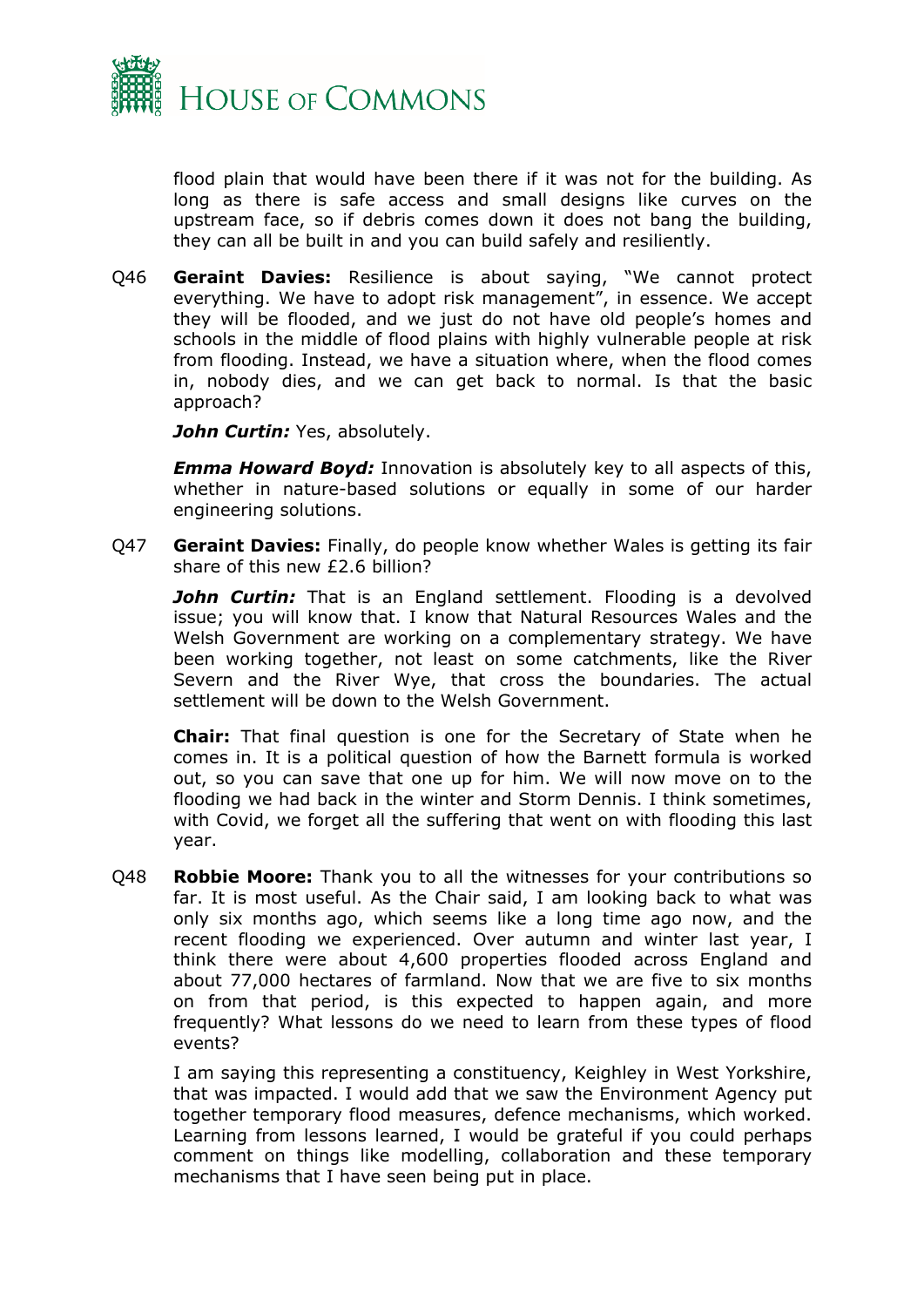

*Emma Howard Boyd:* As I said in my opening comments, and you just said it, these were extremely challenging times throughout the flooding periods we had. We take some consolation from the comparison with 2007 and how much more was protected from that time, given that we were experiencing higher river levels and greater rainfall throughout this winter. That does not make any difference to those individuals who were flooded throughout this winter and the challenges that they will have faced in this period of lockdown. Many of them are not back in houses and are not able to start that work.

I emphasised how important it was for us to crack on with our maintenance work. We are always thinking of the next winter, but we know that flooding can take place, as it did last summer, throughout the year. All three of us have visited many different communities. When you are going through a period of unsettled weather, you can feel the anxiety in those places. It is really important that we are out there with our schemes. We would love to take the Committee on a visit, which might have to be a virtual visit, perhaps to somewhere like the Calder Valley where we have seen recent flooding.

I was in Mytholmroyd in November last year, ahead of the flooding that took place earlier this year. Having been there throughout 2015 and 2016, I was reminded that, despite the scheme we had been building over the last period, all the consultation with the communities, the fantastic modelling we have been able to show, 3D modelling that shows how our schemes will make a difference, we knew at that point that, when the schemes were complete, we were not able to protect that valley from what it experienced in the 2015 and 2016 floods. That is why this emphasis on the range of measures, including allowing measures to be taking place at an individual household level, which will allow people to get back into their houses if they experience flooding, is so vital to our work.

We also recognise that this is only going to increase in regularity. We need to work very closely with those communities that have been flooded recently, but also continue to build up knowledge of what communities that are living at flood risk but have not experienced that recently need to do, in terms of bigger schemes and property-level schemes. Those are the sorts of things that we wanted to emphasise.

In terms of lessons learned, there are always things that we can do better and differently. Every flood we experience, with our partners, we will work through our response, then how we go through to the recovery and what happens next, in terms of what repair and maintenance we need to put in place to those schemes. At that point, I should hand over to John, who will have a bit more of the detail of what we have been doing these last few months.

**John Curtin:** First and foremost, we have been repairing all the assets that were damaged. As I say, there was about £120 million worth of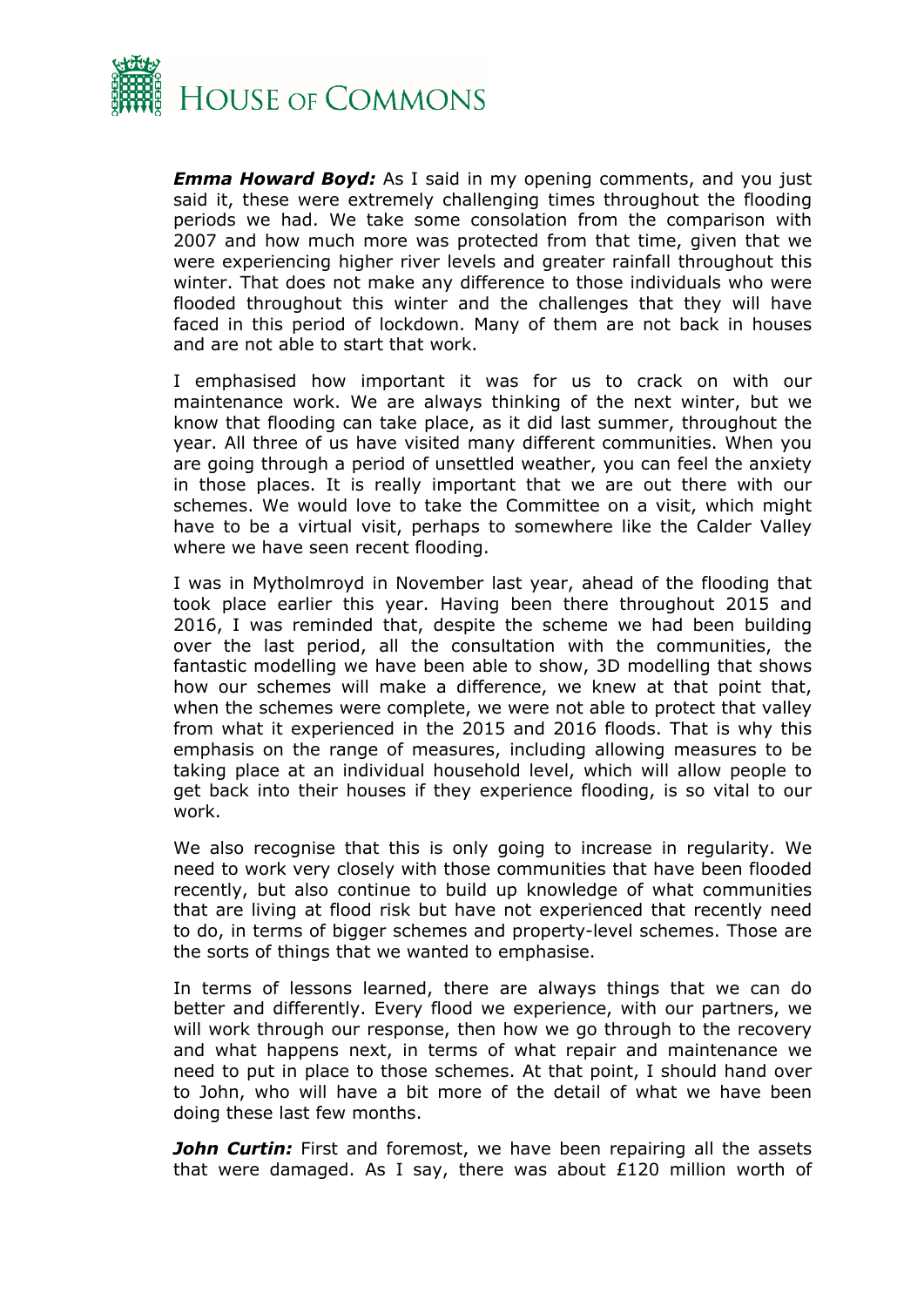

damage. We will make sure that, when we go into this winter, no one is at more risk because of damage that is going forward.

Emma touched on the anxiety of flooding. One of the partnership funding rules for attracting cash for schemes that we have changed is to recognise the mental health impacts of flooding. It was rather peculiar that we could value someone losing a car or a fridge freezer but not the decades of mental health anxiety and stresses and strains. You will have spoken to these people as well, as I have. When rain hits their windows, there are those flashbacks that go on. We can now recognise the avoidance of mental health impacts in the valuation of these schemes. There is lots of great stuff on that.

The whole thrust of the strategy that we have started today is about trying to get ahead of what climate change is bringing. This is one of my biggest concerns. Climate has come up the agenda brilliantly over the last few years and net zero is now a target for this nation, which is fantastic—trying to stop the carbon that is causing this problem. But I am afraid that one of the harsh facts is that the climate has already changed. Even if we do not put another ounce of carbon into the atmosphere, the seas are still going to rise and rainfall will still get more intense. We have to make sure people understand that there is not a binary choice between net zero and adaptation. We are going to have to adapt.

I will finish with one line. This is the most sobering line that I have read. The IPCC did a special report last September on sea level rise and the melting of Antarctica and Greenland. This is section B.3. This line says: "Sea level continues to rise at an increasing rate. Extreme sea level events that are historically rare (once per century in the recent past) are projected to occur frequently (at least once per year) at many locations by 2050", and here is the killer one: in all climate scenarios. Whatever we do on carbon, people are talking about those massive coastal events like 1953, the near miss in 2013, becoming annual events in just 2050. That is only a few more six-year capital investments we have to do.

This shows why it is such a big day today to launch all these different elements. The climate will keep changing. We must get ahead of it and work with communities to understand that we are in a different world and they are a key part to how we take it forward.

*Sir James Bevan:* To the question of whether flooding will happen again, yes, I am afraid it will. Nature will always be stronger than we are. If you ask whether we can reduce the extent and impact of that flooding, we can, absolutely. The figures show that. Emma referred to the summer 2007 floods; 55,000 homes and businesses got flooded in 2007. Only 10,000 properties were protected. In winter 2015-16, which was my first experience of flooding, 21,000 properties were flooded and 23,000 were protected. In the winter that we are just talking about, 2019-20, we had 4,600 properties flooded and nearly 130,000 properties protected.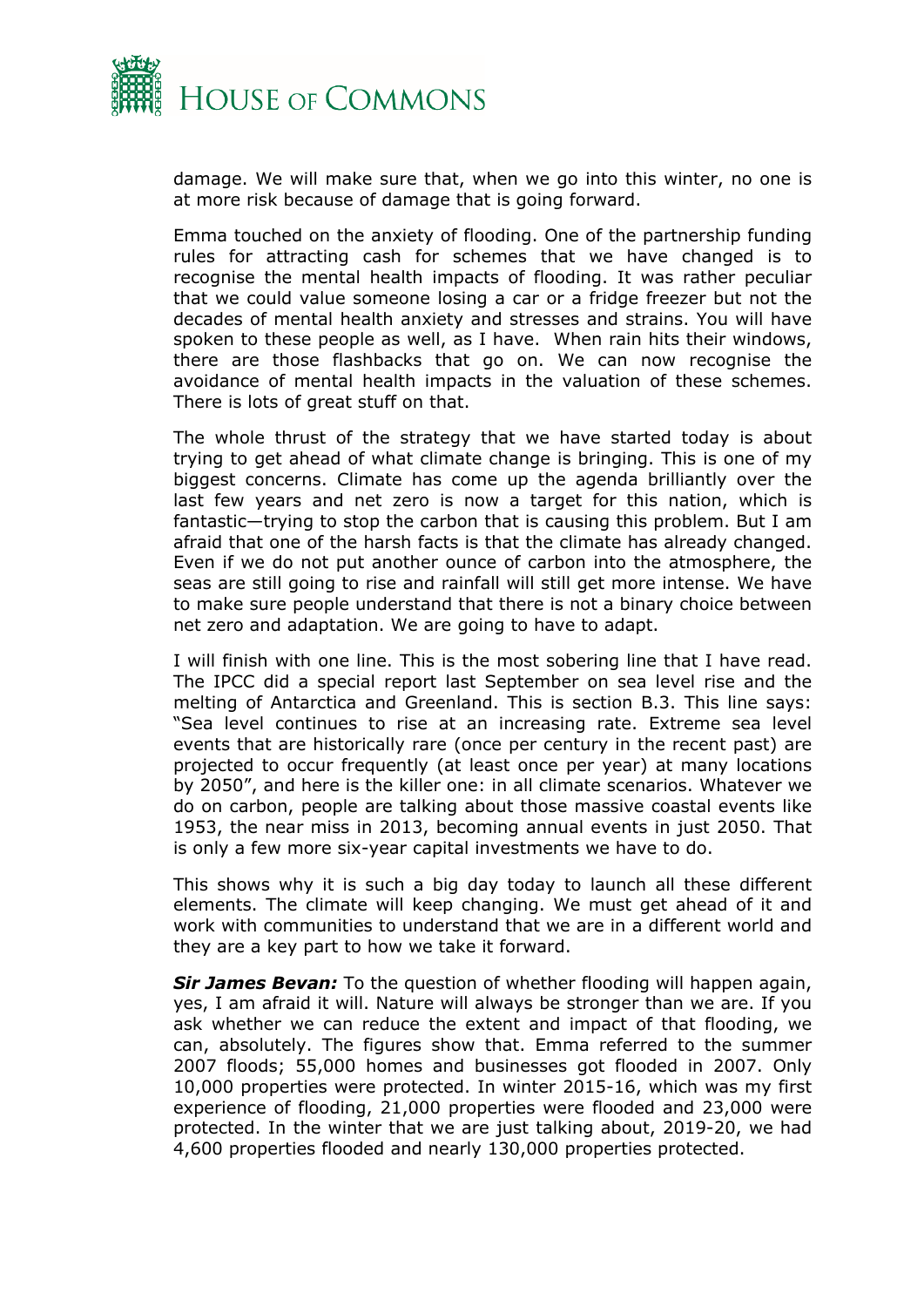

Those figures are not accidental. Those figures have happened because of the investment in flood defence and all the other measures we have been talking about. We can reduce the impact of flooding, but the key is, and this is real essence of the strategy, as John is saying, making sure not just that we protect the maximum number of people against flooding, but that communities are better able to come back more resiliently, quickly, safely and vibrantly afterwards.

Q49 **Robbie Moore:** From experience back in the wintertime, where we were seeing businesses and homes being re-flooded or reaffected, like in the Calder Valley, there was a huge apprehension and nervousness—a huge fear factor. Commenting on collaboration between you, local councils and emergency services, are there any lessons learned specifically in regard to that that can be adopted?

*Sir James Bevan:* It is good. It gets better every time we have an emergency. I think the secret is to be good before the emergency. What you do in peacetime will determine how you act in wartime. We are spending more and more of our time planning with the local authorities, planning with the emergency services, and practising with them, including with the military, such as putting up the kind of temporary defences that I think you saw in Keighley, Mr Moore, so practice, practice, practice.

*Emma Howard Boyd:* We have been training up our staff, so 6,000 of our colleagues across the agency are able to work in a flood incident. Visiting some of the incident rooms around the country, it was brilliant to see that colleagues, say, from the Somerset levels were delighted to go and help colleagues in and around York or Leeds who had helped them when they had their period of intense incident in 2013-14. It is wonderful to meet these colleagues in other parts of the country. We can bring in people who have had more recent expertise to work alongside colleagues who perhaps have not experienced the same amount of flooding recently. That is one of the strengths of the way we work as the Environment Agency.

Q50 **Dr Hudson:** Can I thank Emma, James and John for being in front of us today? There have been really thoughtful and helpful answers. John especially, coming back to a previous answer you made, thank you for highlighting the mental health implications of flooding. I think we underestimate the mental health issues that are related with flooding, both the anxiety that you fear you are going to be flooded and the trauma of the actual floods themselves. Thank you for highlighting that. Hopefully that is something we can push forward from our inquiry, the importance of resourcing that particular issue in terms of mental health.

I represent Penrith and the Border. As you have touched on in some of your answers, Cumbria has been hit hard over many years, not least Appleby in February this year. I echo Emma's and the Chair's thanks to the Environment Agency, the staff at the frontline on the ground for their fantastic work during, after and in the run-up to that, but also the local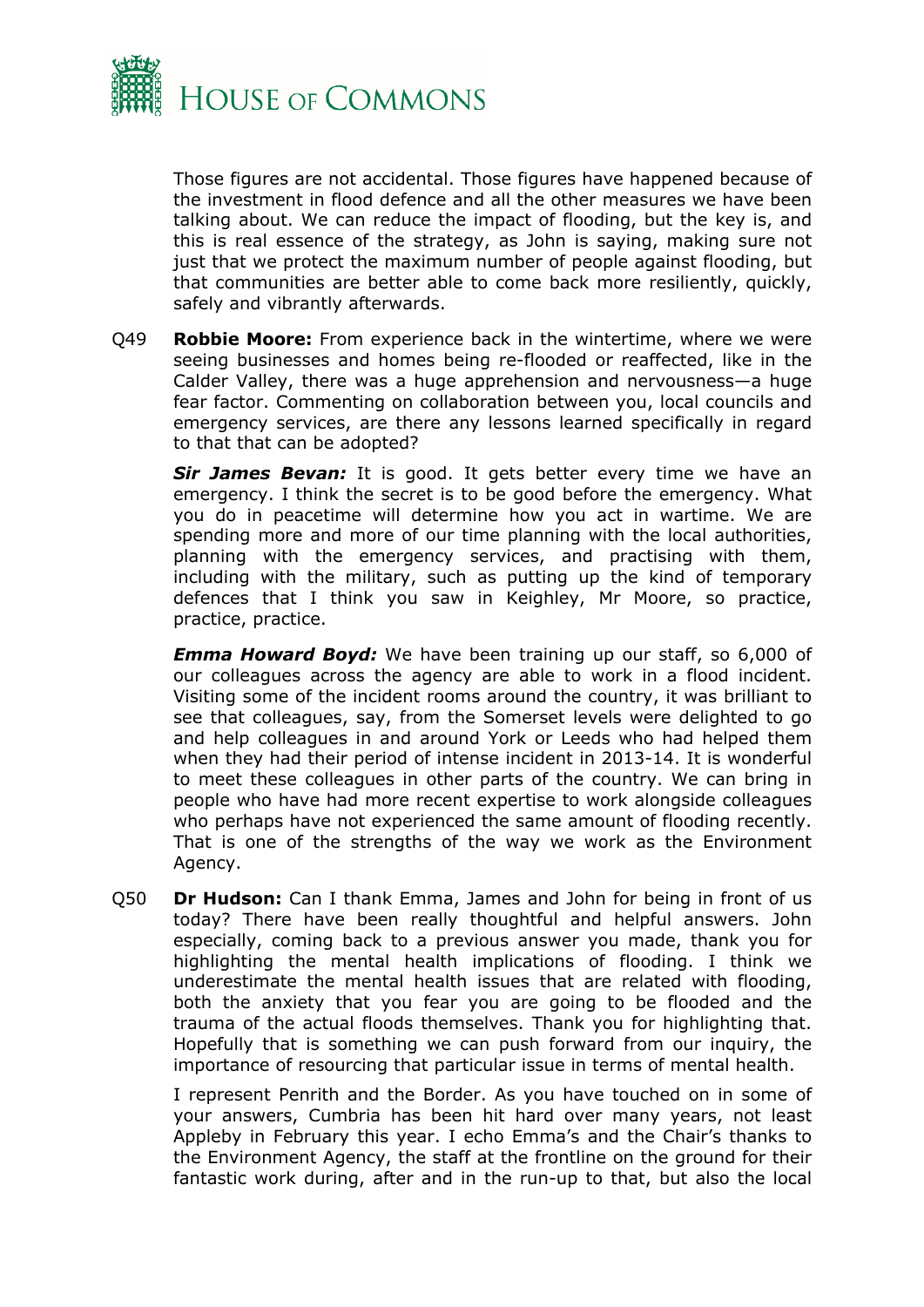

partners, volunteer groups, public bodies, et cetera. Thank you very much as well.

Sir James, you mentioned that there are a lot of actors on the stage with floods, in preparation and working when it happens. The Environment Agency perhaps is the stage director and the stage manager, with actors on stage as well. From the lessons we have learnt from the recent winter episodes, do you think that you, the Environment Agency, but also your local partners, those actors on the stage, have the resources and support to keep responding to these serious floods? As you have said today and we all acknowledge, they are going to keep coming.

*Sir James Bevan:* We will do the best we can with the money we have. That is the duty of any public body. As Emma said, I will pay tribute to our teams as well. It is very gracious of you, Dr Hudson, to do that. Our teams do a fantastic job. They are not particularly well paid, but they are really committed, and I am very proud of them.

Together we are stronger. The more we pool our resources, knowledge and expertise, the better we will be at managing these kinds of incidents. As far ahead as we can foresee, we are going to be in a resourceconstrained environment, not just for the Environment Agency but in the country and in the public sector as a whole. If we work on the basis that no one is going to give us large amounts of extra money, the right approach is to go out and work with colleagues, partners and organisations, where pooling our resources together makes us stronger. That is our approach and it has been a pretty effective one.

*Emma Howard Boyd:* Our colleagues working in incident mode are not rewarded in the same way as emergency responders. That is something we are really keen to address in terms of resources, at the right time. We rely on a huge amount of goodwill from our colleagues, who are prepared to work day in and day out through those periods where they are literally working with communities to help them through these moments.

**John Curtin:** Thank you for the recognition of our folk. Sometimes the Environment Agency can be front and centre of any criticism during an event and our folk have been in incident mode for over a year now. This time last year it was a drought; then we had the floods, and then managing the coronavirus and still keeping all our great flood work going. Thank you for that recognition. They will appreciate it.

Q51 **Chair:** This is perhaps a question that we should have asked you before. How has Covid-19 impacted the agency's work and resources throughout the last few months?

*Sir James Bevan:* Obviously, we have all been impacted by coronavirus. The Environment Agency has continued to work throughout lockdown. On flooding, our field teams have continued to be out there, operating and maintaining our flood defence assets. The Thames Barrier was staffed and operational. All our other major assets were operational. We carried on with our flood warning service. We were ready to deploy to incidents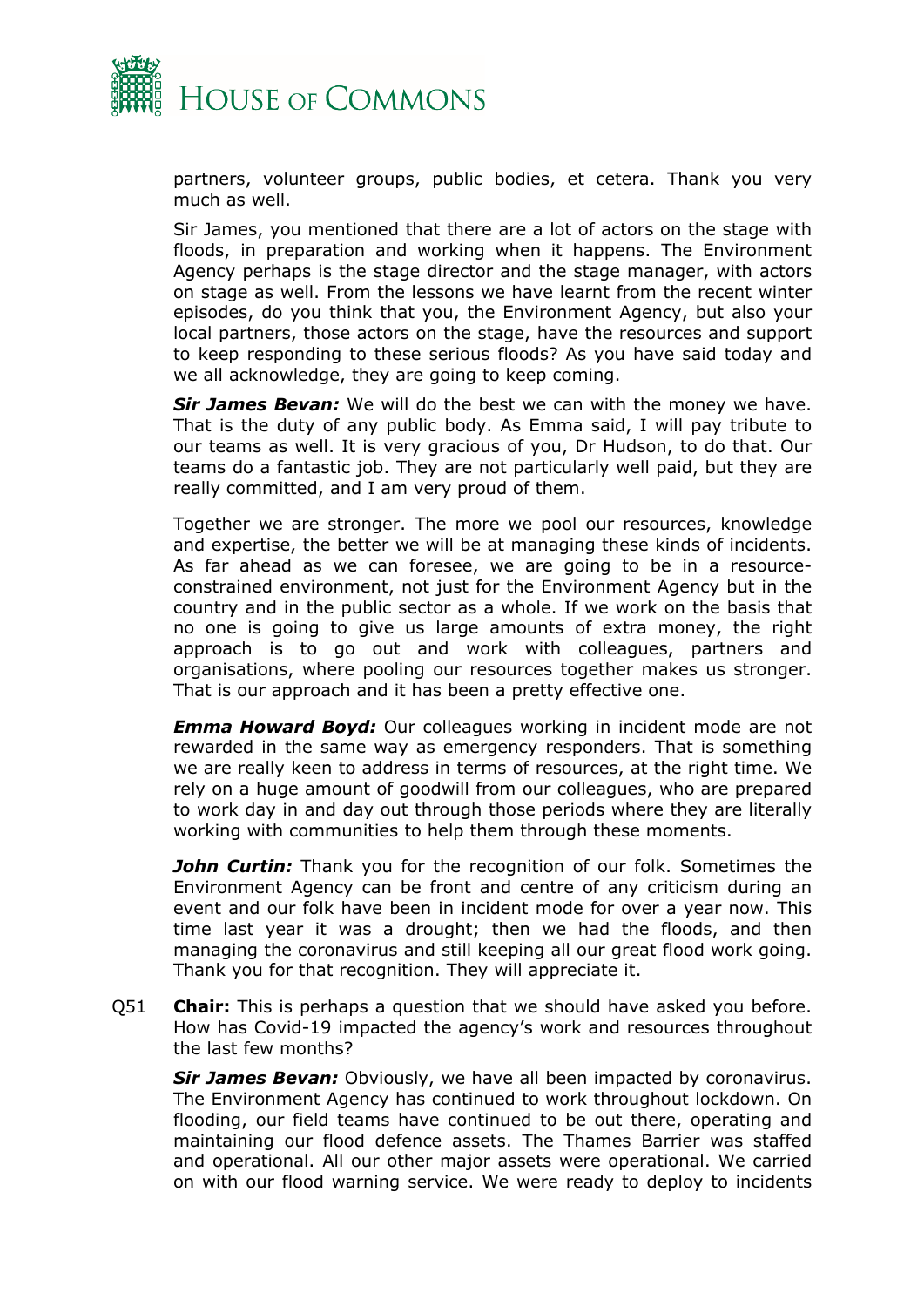

as necessary. The construction of the new flood defences that we talked about continued almost unaffected, so that 90% of our construction sites carried on as normal through lockdown.

We worked assiduously with communities to reassure them that that continued working was not putting them at extra risk. In Mytholmroyd, which we have talked about a lot this afternoon, in the Calder Valley, where we are building a new flood defence scheme, the local community are very keen that that should move ahead quickly, as are we. They were also quite concerned about a lot of people coming in, who might or might not be enhancing their infection risk. We took a lot of care to talk to the local community about how we were deploying our people, and the hygiene measures we had in place, to reassure them that we could continue to build their flood defence scheme without increasing their infection risk.

As for the broader impacts on the Environment Agency beyond flooding, we have managed to keep all our critical services running, all the things that protect lives, livelihoods and the environment. We have continued to deploy our people, outdoors where necessary, with the right hygiene measures. We are now restarting all the other workplace activities that were slowed or stopped during the lockdown, the regulation, the fisheries, the navigation, all that kind of stuff. That is going forward. Like the rest of the public sector, though, most of our office-based staff are still working from home. They are likely to be working from home, I think, for several more months. We have made sure they have the kit and support they need to carry on delivering from where they are currently working.

Q52 **Chair:** Just before we finish, when Sheryll Murray and I were in Norfolk last year, we saw the coastal erosion. Some houses had to literally be moved and rebuilt further back. Then you have areas where it becomes uneconomic to maintain defences, either sea defences or inland defences. How are you getting on with being able to communicate this to people? If they have historically lived there for years and years and years, it is very difficult to say what you can protect and what you cannot. Does the strategy contain any strategy for dealing with that?

*Sir James Bevan:* Yes is the short answer. The slightly longer answer is that you are right: some communities will be unsustainable over the long term. It is a long-term issue. There is no list of communities. Any move of a community would need the consent of that community and the support of the authorities, but it is in the strategy because it is a longterm strategy. We are clear that we should start thinking about this now. We should start talking about this and listening to the local communities about the kind of alternative options they might want for the long term.

There are very good examples already in some places where you have significant coastal change, and we and the local authorities are already engaged in that dialogue. For example, in Norfolk, and I think the strategy refers to this, the local authorities already offer advice and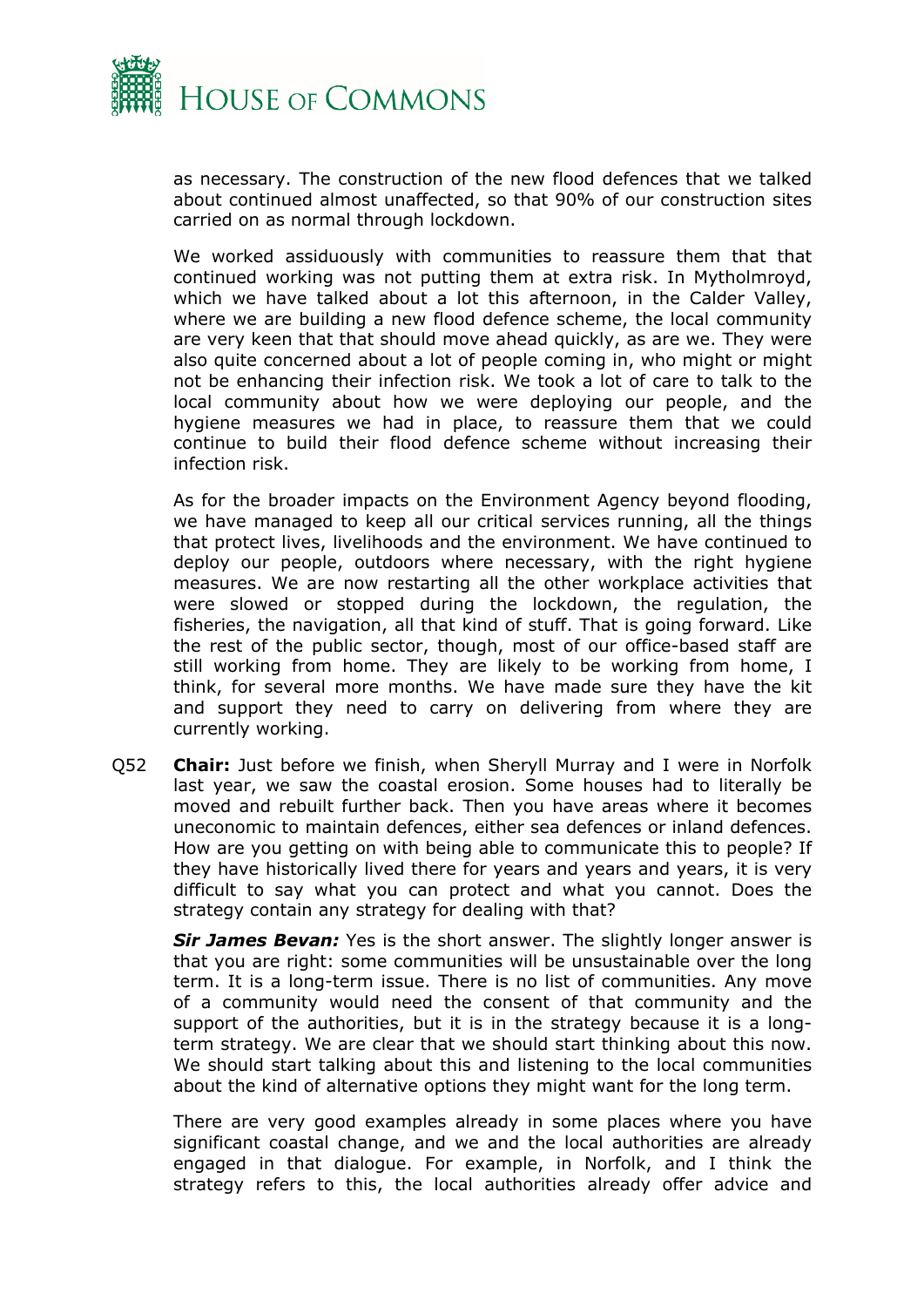

assistance to the local community, which includes finding alternative housing for those at risk and supporting businesses to find opportunities in neighbouring areas. We need to continue those conversations.

Q53 **Mrs Murray:** The scheme we saw was very similar to the one Emma mentioned, where they were putting sand in place to protect the coastline. They engaged with the community a lot. Is this sort of scheme something that the Environment Agency will be looking to use in other places? I would be interested to know, because it involved a lot of community buy-in, which they seem to have there. I wondered whether you see it as a way forward.

*Emma Howard Boyd:* We have identified other areas where these sorts of schemes may work. We have to look at the overall funding packages of this. There are instances where local communities have crowdsourced funding to support them. We need to take every opportunity to look at how we can work on different forms of schemes.

Where we talk about "build back better", we recognise that, over time, in consultation with communities, we may need to talk about building back to better places as well. Sadly, over the years to come, that will gradually have to go up the agenda for some communities. It is very key to us, as we work on coastal schemes in particular, that it has to be done in partnership and has to take account, whether it is the mental health issues we have highlighted, of the lives that will be affected by making decisions over time along these lines.

**Mrs Murray:** That was very helpful. Thank you.

**Chair:** Of course, a big lot of funding came from the gas terminal, because they were protecting the gas terminal off the North Sea. They bought a lot of the sand to put in the area, which then protected the beaches as well. It really helps when we can get private sector funding in.

Q54 **Geraint Davies:** I was going to ask whether we had looked at international examples of bringing forward big schemes. I know when I was involved we looked at Kuala Lumpur. They had a tunnel under the city where the river flowed, and when it was not a rainy season they used it as a motorway or something. I know that is a very big issue. What is the biggest risk we face in the next 10 years, to get an idea of where we are going?

*John Curtin:* On international relationships, we have really key relationships with the Netherlands, Japan, Australia on forecasting, and America. Interestingly, Japan, which has very little space, does similar work to what you just described, with great underwater reservoirs. We have a bit of space and they can have multiple benefits, as we have talked about, but possibly will not be here for a while.

One of the key partnerships, going back to what I said earlier, concerns the vulnerability of our earth bank assets to what the climate is throwing at us. We are learning across the Dutch, ourselves and the Americans